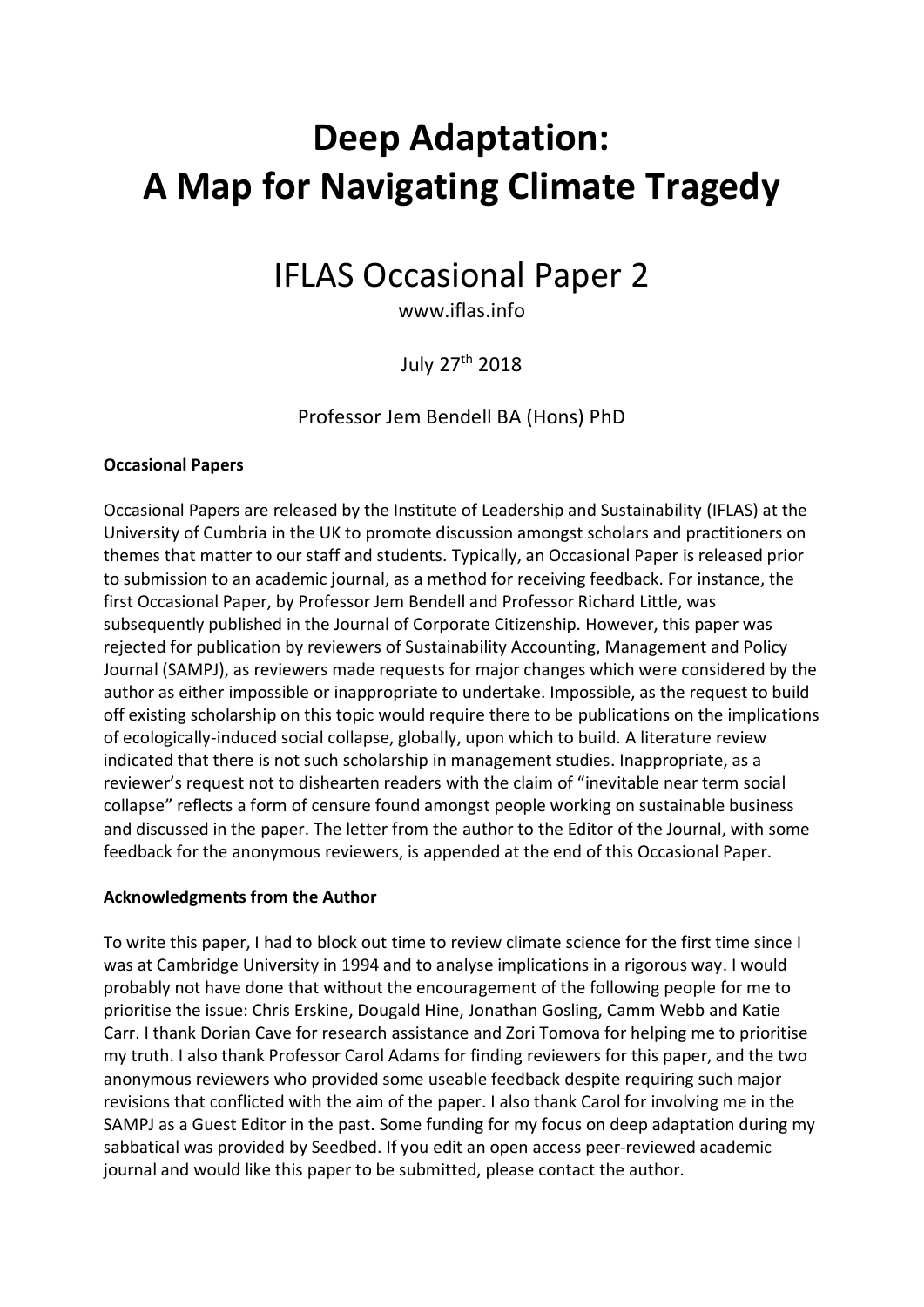#### **Abstract**

The purpose of this conceptual paper is to provide readers with an opportunity to reassess their work and life in the face of an inevitable near term social collapse due to climate change.

The approach of the paper is to analyse recent studies on climate change and its implications for our ecosystems, economies and societies, as provided by academic journals and publications direct from research institutes.

That synthesis leads to a conclusion there will be a near term collapse in society with serious ramifications for the lives of readers. The paper reviews some of the reasons why collapsedenial may exist, in particular, in the professions of sustainability research and practice, therefore leading to these arguments having been absent from these fields until now.

The paper offers a new meta-framing of the implications for research, organisational practice, personal development and public policy, called the Deep Adaptation Agenda. Its key aspects of resilience, relinquishment and restorations are explained. This agenda does not seek to build on existing scholarship on "climate adaptation" as it is premised on the view that social collapse is now inevitable.

The author believes this is one of the first papers in the sustainability management field to conclude that climate-induced societal collapse is now inevitable in the near term and therefore to invite scholars to explore the implications.

#### **Reader Support**

A list of readings, podcasts, videos and networks to support us in our emotional responses to the information contained in this paper is available at [www.jembendell.com](http://www.jembendell.com/)

#### **Introduction**

Can professionals in sustainability management, policy and research – myself included continue to work with the assumption or hope that we can slow down climate change, or respond to it sufficiently to sustain our civilisation? As disturbing information on climate change passed across my screen, this was the question I could no longer ignore, and therefore decided to take a couple of months to analyse the latest climate science. As I began to conclude that we can no longer work with that assumption or hope, I asked a second question. Have professionals in the sustainability field discussed the possibility that it is too late to avert an environmental catastrophe and the implications for their work? A quick literature review revealed that my fellow professionals have not been publishing work that explores, or starts from, that perspective. That led to a third question, on why sustainability professionals are not exploring this fundamentally important issue to our whole field as well as our personal lives. To explore that, I drew on psychological analyses, conversations with colleagues, reviews of debates amongst environmentalists in social media and self-reflection on my own reticence. Concluding that there is a need to promote discussion about the implications of a social collapse triggered by an environmental catastrophe, I asked my fourth question on what are the ways that people are talking about collapse on social media. I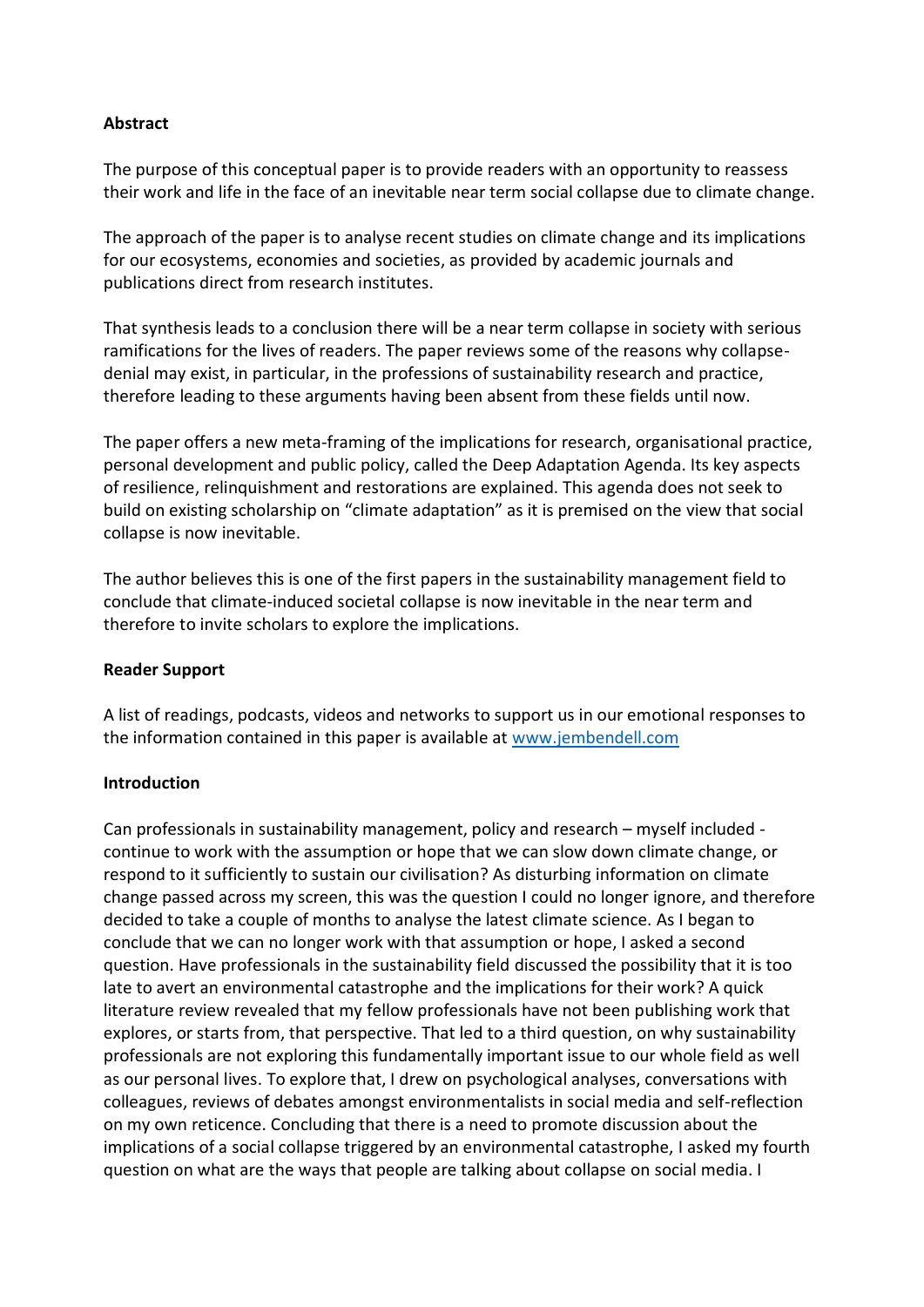identified a variety of conceptualisations and from that asked myself what could provide a map for people to navigate this extremely difficult issue. For that, I drew on a range of reading and experiences over my 25 years in the sustainability field to outline an agenda for what I have termed "deep adaptation" to climate change.

The result of these five questions is an article that does not contribute to one specific set of literature or practice in the broad field of sustainability management and policy. Rather, it questions the basis for all the work in this field. It does not seek to add to the existing research, policy and practice on climate adaptation, as I found that to be framed by the view that we can manage the impacts of a changing climate on our physical, economic, social, political and psychological situations. Instead, this article may contribute to future work on sustainable management and policy as much by subtraction as by addition. By that I mean the implication is for you to take a time to step back, to consider "what if" the analysis in these pages is true, to allow yourself to grieve, and to overcome enough of the typical fears we all have, to find meaning in new ways of being and acting. That may be in the fields of academia or management - or could be in some other field that this realisation leads you to.

First, I briefly explain the paucity of research that considers or starts from social collapse due to environmental catastrophe and give acknowledgement to the existing work in this field that many readers may consider relevant. Second, I summarise what I consider to be the most important climate science of the last few years and how it is leading more people to conclude that we face disruptive changes in the near-term. Third, I explain how that perspective is marginalised within the professional environmental sector – and so invite you to consider the value of leaving mainstream views behind. Fourth, I outline the ways that people on relevant social networks are framing our situation as one of facing collapse, catastrophe or extinction and how these views trigger different emotions and ideas. Fifth, I outline a "Deep Adaptation Agenda" to help guide discussions on what we might do once we recognise climate change is an unfolding tragedy. Finally, I make some suggestions for how this agenda could influence our future research and teaching in the sustainability field.

As researchers and reflective practitioners, we have an opportunity and obligation to not just do what is expected by our employers and the norms of our profession, but also to reflect on the relevance of our work within wider society. I am aware that some people consider statements from academics that we now face inevitable near-term social collapse to be irresponsible due to the potential impact that may have on the motivation or mental health of people reading such statements. My research and engagement in dialogue on this topic, some of which I will outline in this paper, leads me to conclude the exact opposite. It is a responsible act to communicate this analysis now and invite people to support each other, myself included, in exploring the implications, including the psychological and spiritual implications.

#### **Locating this Study within Academia**

When discussing negative outlooks on climate change and its implications for human society, the response is often to seek insight through placing this information in context. That context is often assumed to be found in balancing it with other information. As the information on our climate predicament is so negative, the balance is often found in highlighting more positive information about progress on the sustainability agenda. This process of seeking to "balance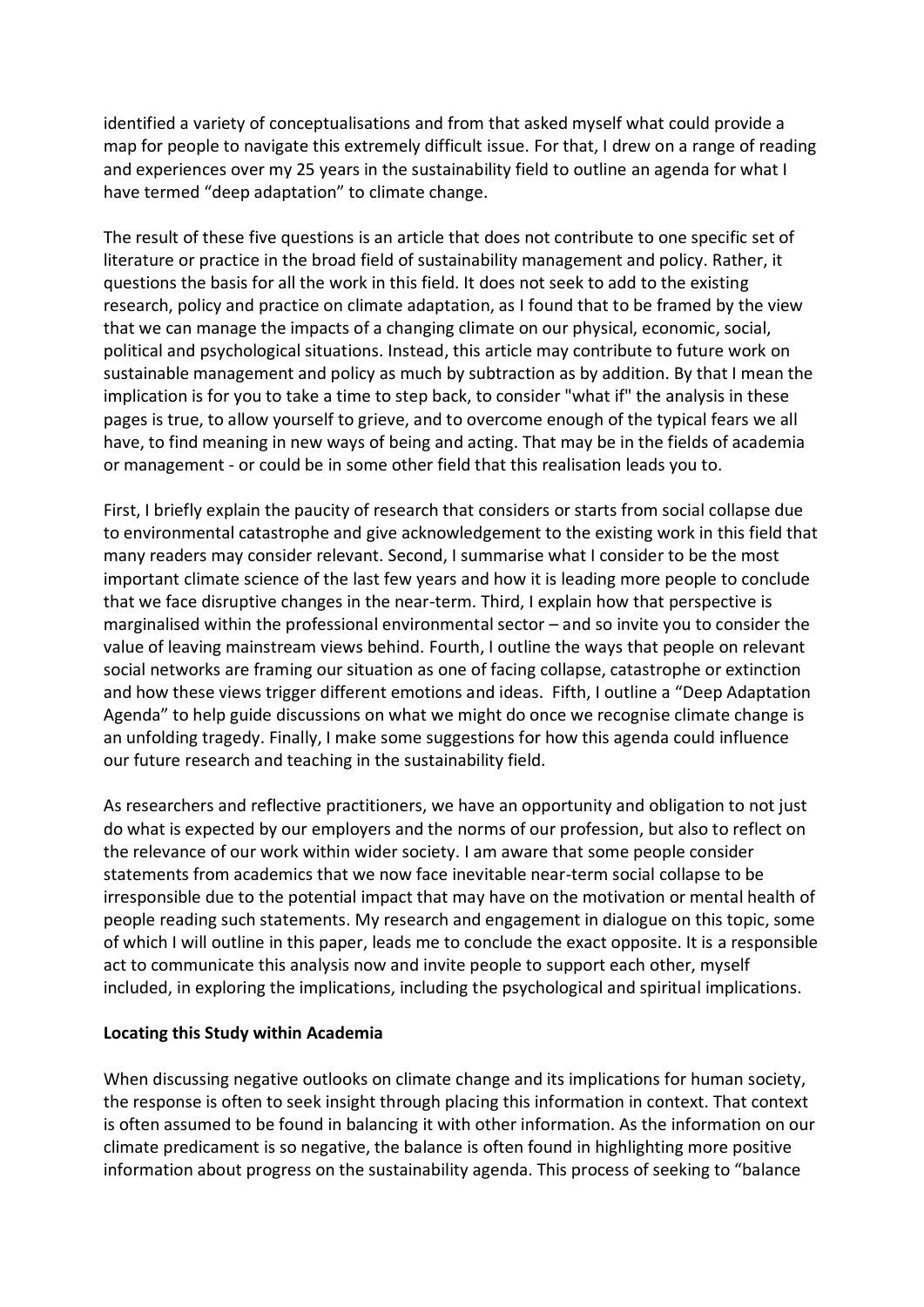out" is a habit of the informed and reasoning mind. Yet that does not make it a logical means of deliberation if positive information being shared does not relate to the situation being described by the negative information. For instance, discussing progress in the health and safety policies of the White Star Line with the captain of the Titanic as it sank into the icy waters of the North Atlantic would not be a sensible use of time. Yet given that this balancing is often the way people respond to discussion of the scale and speed of our climate tragedy, let us first recognise the positive news from the broader sustainability agenda.

Certainly, there has been some progress on environmental issues in past decades, from reducing pollution, to habitat preservation, to waste management. Much valiant effort has been made to reduce carbon emissions over the last twenty years, one part of climate action officially termed "mitigation" (Aaron-Morrison et. al. 2017). There have been many steps forward on climate and carbon management – from awareness, to policies, to innovations (Flannery, 2015). Larger and quicker steps must be taken. That is helped by the agreement reached in December 2015 at the COP21 intergovernmental climate summit and now that there is significant Chinese engagement on the issue. To support the maintenance and scaling of these efforts is essential. In addition, increasing action is occurring on adaptation to climate change, such as flood defences, planning laws and irrigation systems (Singh et al, 2016). Whereas we can praise these efforts, their existence does not matter to an analysis of our overall predicament with climate change.

Rather than building from existing theories on sustainable business, this paper is focusing on a phenomenon. That phenomenon is not climate change per se, but the state of climate change in 2018, which I will argue from a secondary review of research now indicates near term social collapse. The gap in the literature that this paper may begin to address is the lack of discussion within management studies and practice of the end of the idea that we can either solve or cope with climate change. In the Sustainability Accounting Management and Policy Journal (SAMPJ), which this paper was originally submitted to, there has been no discussion of this topic before, apart from my own co-authored paper (Bendell, et al, 2017). Three papers mention climate adaptation in passing, with just one focusing on it by considering how to improve irrigated agriculture (de Sousa Fragoso et al, 2018).<sup>1</sup>

Organisation and Environment is a leading journal for discussion of the implications of climate for organisations and vice versa, where since the 1980s both philosophical and theoretical positions on environment are discussed as well as organisational or management implications. However, the journal has not published any research papers exploring theories and implications of social collapse due to environmental catastrophe.<sup>2</sup> Three articles mention climate adaptation. Two of those have adaptation as a context, but explore other issues as their main focus, specifically social learning (Orsato, et al 2018) and network learning (Temby et al, 2016). Only one paper in that journal looks at climate adaptation as its main focus and

-

 $1$  A full text search of the journal database shows that the following terms have never been included in articles in this journal: environmental collapse, economic collapse, social collapse, societal collapse, environmental catastrophe, human extinction. Catastrophe is mentioned in 3 papers, with two about Bangladesh factory fires and the other being Bendell et al (2017).

<sup>&</sup>lt;sup>2</sup> A full text search of the journal database shows that the terms environmental collapse, social collapse and societal collapse have been mention in one different article each. Economic collapse has been mentioned in three articles. Human extinction is mentioned two articles. Environmental catastrophe is mentioned in twelve articles. A reading of these articles showed that they were not exploring collapse.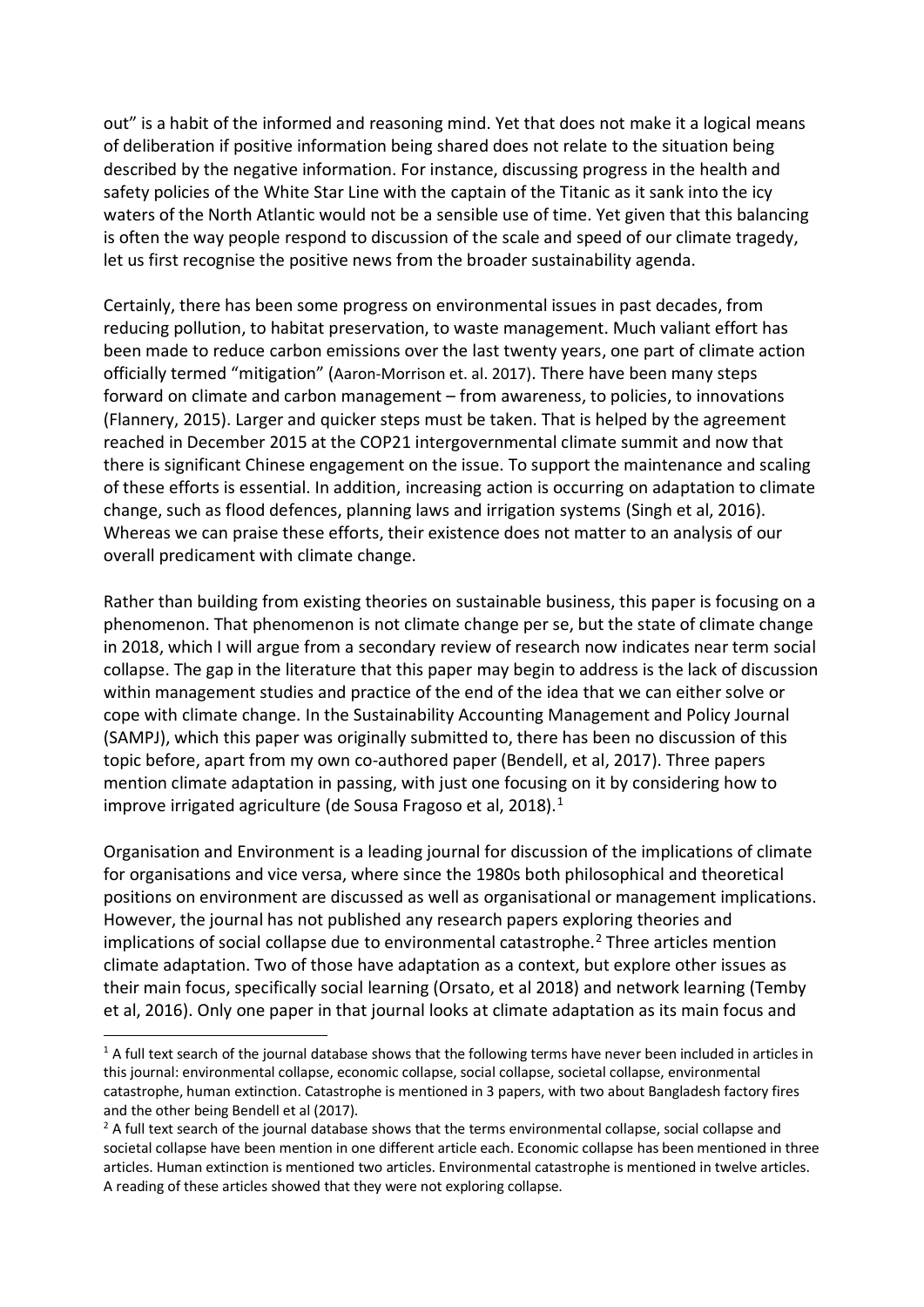the implications for organisation. While a helpful summary of how difficult the implications are for management, the paper does not explore the implications of a widespread social collapse (Clement and Rivera, 2016).

Away from management studies, the field of climate adaptation is wide (Lesnikowski, et al 2015). To illustrate, a search on Google Scholar returns over 40000 hits for the term "climate adaptation." In answering the questions I set for myself in this paper, I will not be reviewing that existing field and scholarship. One might ask "why not"? The answer is that the field of climate adaptation is oriented around ways to maintain our current societies as they face manageable climactic perturbations (ibid). The concept of "deep adaptation" resonates with that agenda where we accept that we will need to change, but breaks with it by taking as its starting point the inevitability of societal collapse (as I will explain below).

#### **Our Non-Linear World**

This paper is not the venue for a detailed examination of all the latest climate science. However, I reviewed the scientific literature from the past few years and where there was still large uncertainty then sought the latest data from research institutes. In this section I summarise the findings to establish the premise that it is time we consider the implications of it being too late to avert a global environmental catastrophe in the lifetimes of people alive today.

The simple evidence of global ambient temperature rise is undisputable. Seventeen of the 18 warmest years in the 136-year record all have occurred since 2001, and global temperatures have increased by 0.9°C since 1880 (NASA/GISS, 2018). The most surprising warming is in the Arctic, where the 2016 land surface temperature was 2.0°C above the 1981-2010 average, breaking the previous records of 2007, 2011, and 2015 by 0.8°C, representing a 3.5°C increase since the record began in 1900 (Aaron-Morrison et al, 2017).

This data is fairly easy to collate and not widely challenged, so swiftly finds its way into academic publications. However, to obtain a sense of the implications of this warming on environment and society, one needs real-time data on the current situation and the trends that it may infer. Climate change and its associated impacts have, as we will see, been significant in the last few years. Therefore, to appreciate the situation we need to look directly to the research institutes, researchers and their websites, for the most recent information. That means using, but not relying solely on, academic journal articles and the slowly produced reports of the Intergovernmental Panel on Climate Change (IPCC). This international institution has done useful work but has a track record of significantly underestimating the pace of change, which has been more accurately predicted over past decades by eminent climate scientists. Therefore, in this review, I will draw upon a range of sources, with a focus on data since 2014. That is because, unfortunately, data collected since then is often consistent with non-linear changes to our environment. Non-linear changes are of central importance to understanding climate change, as they suggest both that impacts will be far more rapid and severe than predictions based on linear projections and that the changes no longer correlate with the rate of anthropogenic carbon emissions. In other words - 'runaway climate change.'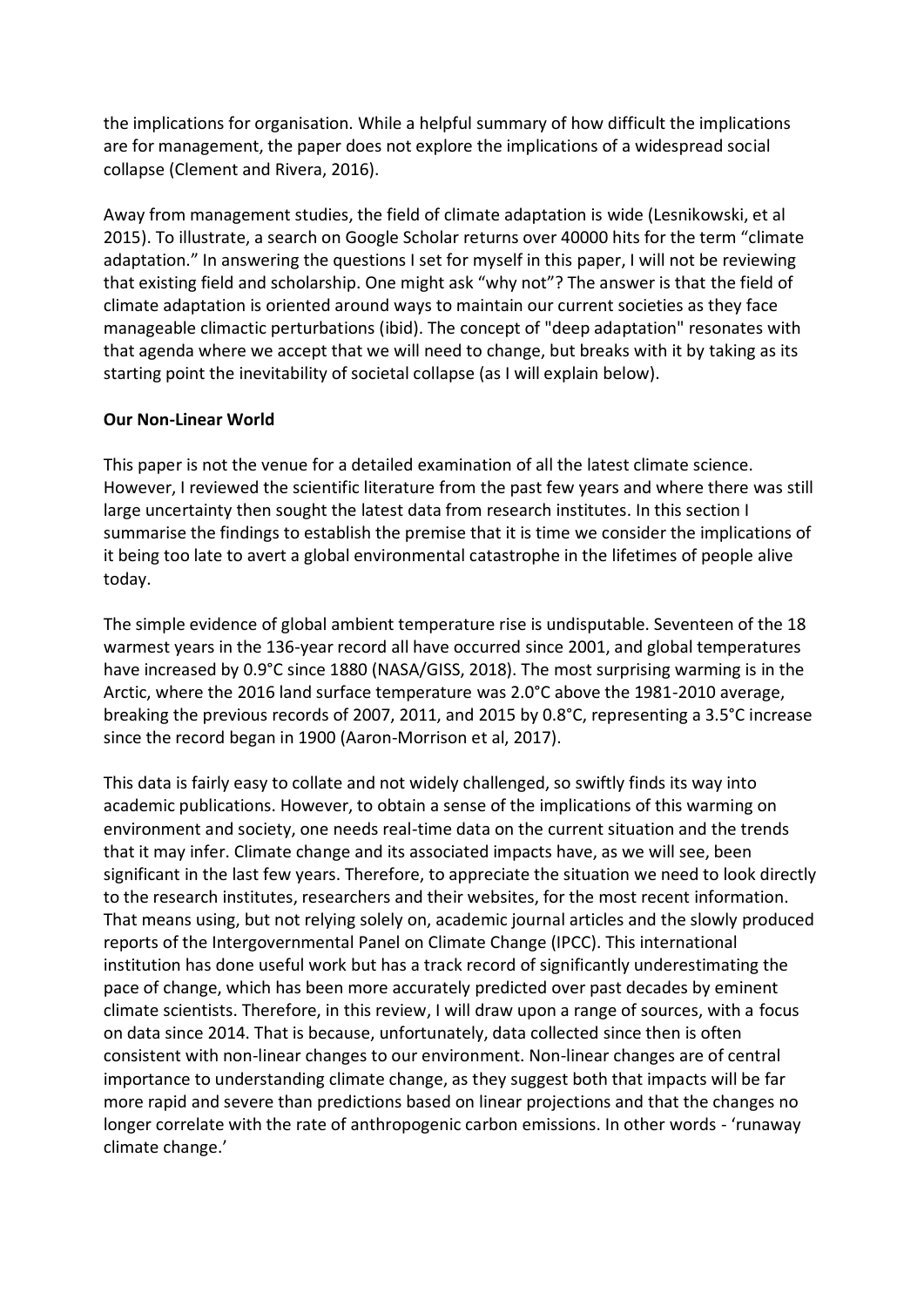The warming of the Arctic reached wider public awareness as it has begun destabilizing winds in the higher atmosphere, specifically the jet stream and the northern polar vortex, leading to extreme movements of warmer air north in to the Arctic and cold air to the south. At one point in early 2018, temperature recordings from the Arctic were 20 degrees Celsius above the average for that date (Watts, 2018). The warming Arctic has led to dramatic loss in sea ice, the average September extent of which has been decreasing at a rate of 13.2% per decade since 1980, so that over two thirds of the ice cover has gone (NSIDC/NASA, 2018). This data is made more concerning by changes in sea ice volume, which is an indicator of resilience of the ice sheet to future warming and storms. It was at the lowest it has ever been in 2017, continuing a consistent downward trend (Kahn, 2017).

Given a reduction in the reflection of the Sun's rays from the surface of white ice, an ice-free Arctic is predicted to increase warming globally by a substantial degree. Writing in 2014, scientists calculated this change is already equivalent to 25% of the direct forcing of temperature increase from CO2 during the past 30 years (Pistone et al, 2014). That means we could cut CO2 emissions by 25% and it is already outweighed by the loss of the reflective power of Arctic sea ice. One of the most eminent climate scientists in the world, Peter Wadhams, believes an ice-free Arctic will occur one summer in the next few years and that it will likely increase by 50% the warming caused by the CO2 produced by human activity (Wadhams, 2016).<sup>3</sup> In itself, that renders the calculations of the IPCC redundant, along with the targets and proposals of the UNFCCC.

Between 2002 and 2016, Greenland shed approximately 280 gigatons of ice per year, and the island's lower-elevation and coastal areas experienced up to 13.1 feet (4 meters) of ice mass loss (expressed in equivalent-water-height) over a 14-year period (NASA, 2018). Along with other melting of land ice, and the thermal expansion of water, this has contributed to a global mean sea level rise of about 3.2 mm/year, representing a total increase of over 80 mm, since 1993 (JPL/PO.DAAC, 2018). Stating a figure per year implies a linear increase, which is what has been assumed by IPCC and others in making their predictions. However, recent data shows that the upward trend is non-linear (Malmquist, 2018). That means sea level is rising due to non-linear increases in the melting of land-based ice.

The observed phenomena, of actual temperatures and sea levels, are greater than what the climate models over the past decades were predicting for our current time. They are consistent with non-linear changes in our environment that then trigger uncontrollable impacts on human habitat and agriculture, with subsequent complex impacts on social, economic and political systems. I will return to the implications of these trends after listing some more of the impacts that are already being reported as occurring today.

Already we see impacts on storm, drought and flood frequency and strength due to increased volatility from more energy in the atmosphere (Herring et al, 2018). We are witnessing negative impacts on agriculture. Climate change has reduced growth in crop yields by 1–2 percent per decade over the past century (Wiebe et al, 2015). The UN Food and Agriculture Organisation (FAO) reports that weather abnormalities related to climate change are costing billions of dollars a year, and growing exponentially. For now, the impact is calculated in

-

<sup>&</sup>lt;sup>3</sup> This was corrected from "double" in an earlier version.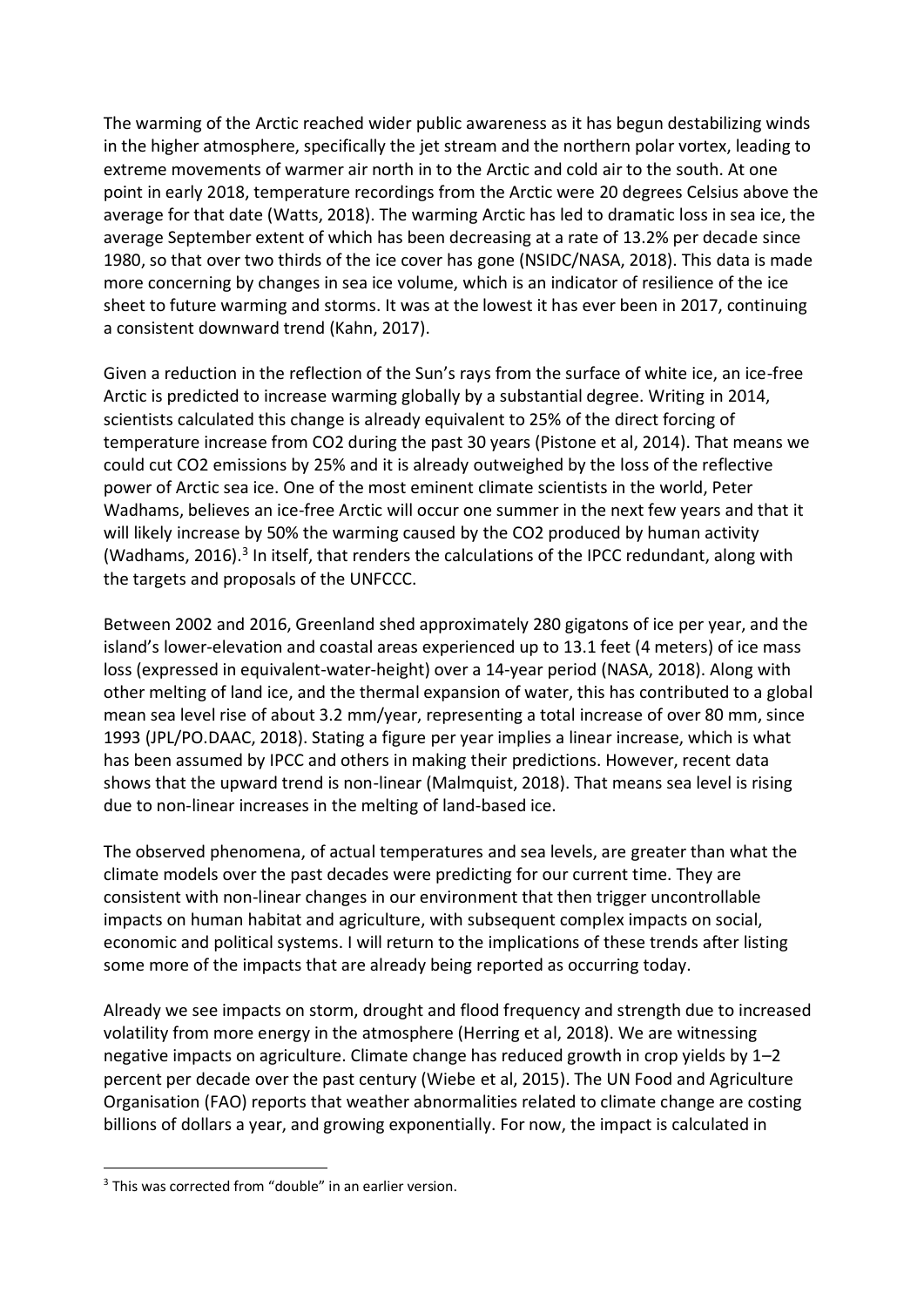money, but the nutritional implications are key (FAO, 2018). We are also seeing impacts on marine ecosystems. About half of the world's coral reefs have died in the last 30 years, due a mixture of reasons though higher water temperatures and acidification due to higher CO2 concentrations in ocean water being key (Phys.org, 2018). In ten years prior to 2016 the Atlantic Ocean soaked up 50 percent more carbon dioxide than it did the previous decade, measurably speeding up the acidification of the ocean (Woosely et al, 2016). This study is indicative of oceans worldwide, and the consequent acidification degrades the base of the marine food web, thereby reducing the ability of fish populations to reproduce themselves across the globe (Britten et al, 2015). Meanwhile, warming oceans are already reducing the population size of some fish species (Aaron-Morrison et al, 2017). Compounding these threats to human nutrition, in some regions we are witnessing an exponential rise in the spread of mosquito and tick-borne viruses as temperatures become more conducive to them (ECJCR, 2018).

#### **Looking Ahead**

The impacts I just summarised are already upon us and even without increasing their severity they will nevertheless increase their impacts on our ecosystems, soils, seas and our societies over time. It is difficult to predict future impacts. But it is more difficult not to predict them. Because the reported impacts today are at the very worst end of predictions being made in the early 1990s - back when I first studied climate change and model-based climate predictions as an undergraduate at Cambridge University. The models today suggest an increase in storm number and strength (Herring et al, 2018). They predict a decline of normal agriculture, including the compromising of mass production of grains in the northern hemisphere and intermittent disruption to rice production in the tropics. That includes predicted declines in the yields of rice, wheat, and corn in China by 36.25%, 18.26%, and 45.10%, respectively, by the end of this century (Zhang et al, 2016). Naresh Kumar et al. (2014) project a 6–23 and 15–25% reduction in the wheat yield in India during the 2050s and 2080s, respectively, under the mainstream projected climate change scenarios. The loss of coral and the acidification of the seas is predicted to reduce fisheries productivity by over half (Rogers et al, 2017). The rates of sea level rise suggest they may be soon become exponential (Malmquist, 2018), which will pose significant problems for billions of people living in coastal zones (Neumann et al, 2015). Environmental scientists are now describing our current era as the sixth mass extinction event in the history of planet Earth, with this one caused by us. About half of all plants and animal species in the world's most biodiverse places are at risk of extinction due to climate change (WWF, 2018). The World Bank reported in 2018 that countries needed to prepare for over 100 million internally displaced people due to the effects of climate change (Rigaud et al, 2018), in addition to millions of international refugees.

Despite you, me, and most people we know in this field, already hearing data on this global situation, it is useful to recap simply to invite a sober acceptance of our current predicament. It has led some commentators to describe our time as a new geological era shaped by humans - the Anthropocene (Hamilton, et al, 2015). It has led others to conclude that we should be exploring how to live in an unstable post-Sustainability situation (Benson and Craig, 2014; Foster, 2015). This context is worth being reminded of, as it provides the basis upon which to assess the significance, or otherwise, of all the praiseworthy efforts that have been underway and reported in some detail in this and other journals over the past decade. I will now offer an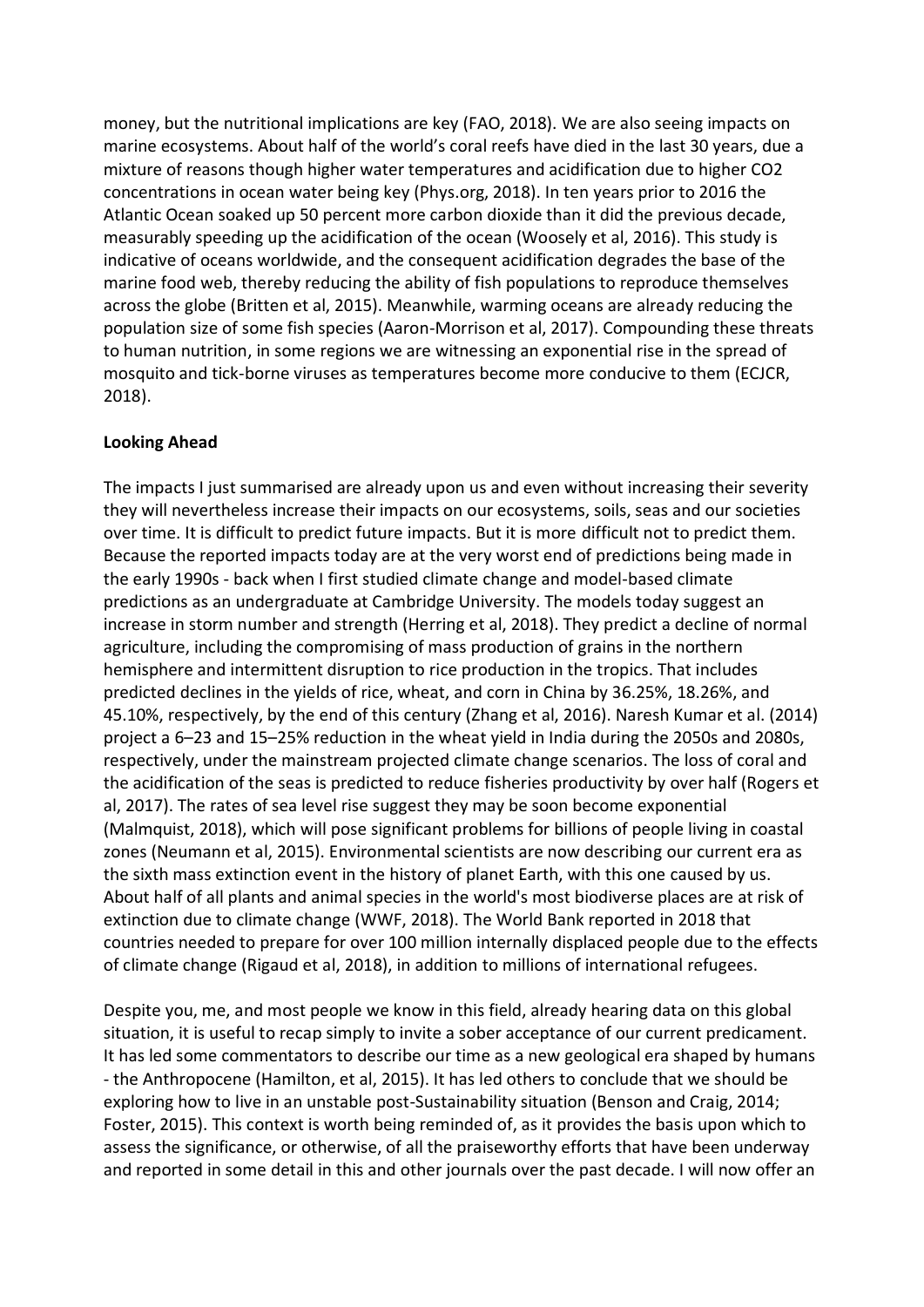attempt at a summary of that broader context insofar as it might frame our future work on sustainability.

The politically permissible scientific consensus is that we need to stay beneath 2 degrees warming of global ambient temperatures, to avoid dangerous and uncontrollable levels of climate change, with impacts such as mass starvation, disease, flooding, storm destruction, forced migration and war. That figure was agreed by governments that were dealing with many domestic and international pressures from vested interests, particularly corporations. It is therefore not a figure that many scientists would advise, given that many ecosystems will be lost and many risks created if we approach 2 degrees global ambient warming (Wadhams, 2018). The IPCC agreed in 2013 that if the world does not keep further anthropogenic emissions below a total of 800 billion tonnes of carbon we are not likely to keep average temperatures below 2 degrees of global averaged warming. That left about 270 billion tonnes of carbon to burn (Pidcock, 2013). Total global emissions remain at around 11 billion tonnes of carbon year (which is 37 billion tonnes of CO2). Those calculations appear worrying but give the impression we have at least a decade to change. It takes significant time to change economic systems and so if we are not already on the path to dramatic reductions it is unlikely we will keep within the carbon limit. With an increase of carbon emissions of 2% in 2017, the decoupling of economic activity from emissions is not yet making a net dent in global emissions (Canadell et al, 2017). So, we are not on the path to prevent going over 2 degrees warming through emissions reductions. In any case the IPCC estimate of a carbon budget was controversial with many scientists who estimated that existing CO2 in the atmosphere should already produce global ambient temperature rises over 5°C and so there is no carbon budget it has already been overspent (Wasdell, 2015).

That situation is why some experts have argued for more work on removing carbon from the atmosphere with machines. Unfortunately, the current technology needs to be scaled by a factor of 2 million times within 2 years, all powered by renewables, alongside massive emission cuts, to reduce the amount of heating already locked into the system (Wadhams, 2018). Biological approaches to carbon capture appear far more promising (Hawken and Wilkinson, 2017). These include planting trees, restoring soils used in agriculture, and growing seagrass and kelp, amongst other approaches. They also offer wider beneficial environmental and social side effects. Studies on seagrass (Greiner et al, 2013) and seaweed (Flanery, 2015) indicate we could be taking millions of tonnes of carbon from the atmosphere immediately and continually if we had a massive effort to restore seagrass meadows and to farm seaweed. The net sequestration effect is still being assessed but in certain environments will be significant (Howard et al, 2017). Research into "management-intensive rotational grazing" practices (MIRG), also known as holistic grazing, show how a healthy grassland can store carbon. A 2014 study measured annual per-hectare increases in soil carbon at 8 tons per year on farms converted to these practices (Machmuller et al, 2015). The world uses about 3.5 billion hectares of land for pasture and fodder crops. Using the 8 tons figure above, converting a tenth of that land to MIRG practices would sequester a quarter of present emissions. In addition, no-till methods of horticulture can sequester as much as two tons of carbon per hectare per year, so could also make significant contributions. It is clear, therefore, that our assessment of carbon budgets must focus as much on these agricultural systems as we do on emissions reductions.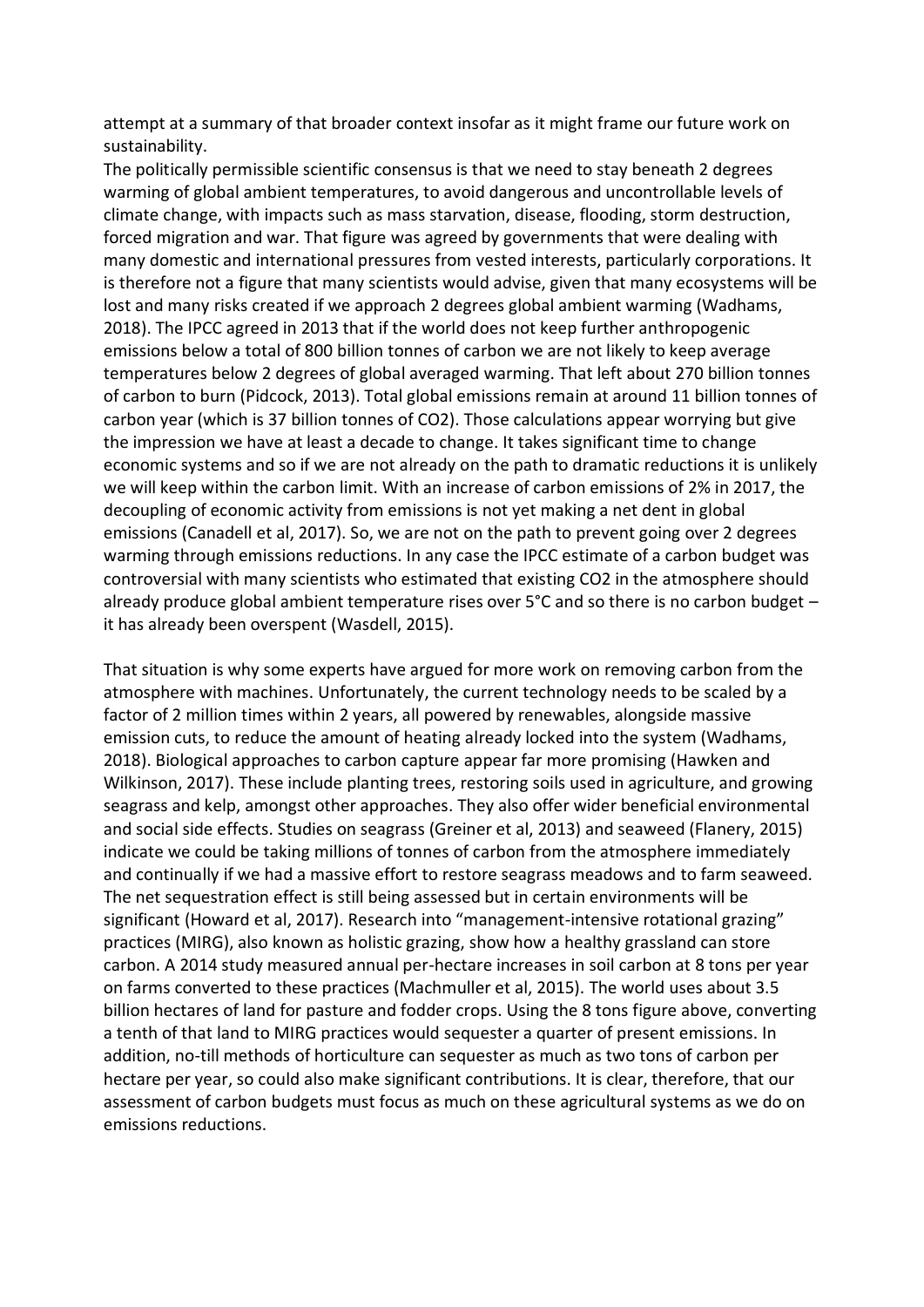Clearly a massive campaign and policy agenda to transform agriculture and restore ecosystems globally is needed right now. It will be a huge undertaking, undoing 60 years of developments in world agriculture. In addition, it means the conservation of our existing wetlands and forests must suddenly become successful, after decades of failure across lands outside of geographically limited nature reserves. Even if such will emerges immediately, the heating and instability already locked into the climate will cause damage to ecosystems, so it will be difficult for such approaches to curb the global atmospheric carbon level. The reality that we have progressed too far already to avert disruptions to ecosystems is highlighted by the finding that if CO2 removal from the atmosphere could work at scale, it would not prevent massive damage to marine life, which is locked in for many years due to acidification from the dissolving of CO2 in the oceans (Mathesius et al, 2015).

Despite the limitations of what humans can do to work with nature to encourage its carbon sequestration processes, the planet has been helping us out anyway. A global "greening" of the planet has significantly slowed the rise of carbon dioxide in the atmosphere since the start of the century. Plants have been growing faster and larger due to higher CO2 levels in the air and warming temperatures that reduce the CO2 emitted by plants via respiration. The effects led the proportion of annual carbon emissions remaining in the air to fall from about 50% to 40% in the last decade. However, this process only offers a limited effect, as the absolute level of CO2 in the atmosphere is continuing to rise, breaking the milestone of 400 parts per million (ppm) in 2015. Given that changes in seasons, temperatures extremes, flood and drought are beginning to negatively affect ecosystems, the risk exists that this global greening effect may be reduced in time (Keenan et al, 2016)

These potential reductions in atmospheric carbon from natural and assisted biological processes is a flickering ray of hope in our dark situation. However, the uncertainty about their impact needs to be contrasted with the uncertain yet significant impact of increasing methane release in the atmosphere. It is a gas that enables far more trapping of heat from the sun's rays than CO2 but was ignored in most of the climate models over the past decades. The authors of the 2016 Global Methane Budget report found that in the early years of this century, concentrations of methane rose by only about 0.5ppb each year, compared with 10ppb in 2014 and 2015. Various sources were identified, from fossil fuels, to agriculture to melting permafrost (Saunois et al, 2016).

Given the contentiousness of this topic in the scientific community, it may even be contentious for me to say that there is no scientific consensus on the sources of current methane emissions or the potential risk and timing of significant methane releases from either surface and subsea permafrost. A recent attempt at consensus on methane risk from melting surface permafrost concluded methane release would happen over centuries or millennia, not this decade (Schuur et al. 2015). Yet within three years that consensus was broken by one of the most detailed experiments which found that if the melting permafrost remains waterlogged, which is likely, then it produces significant amounts of methane within just a few years (Knoblauch et al, 2018). The debate is now likely to be about whether other microorganisms might thrive in that environment to eat up the methane – and whether or not in time to reduce the climate impact.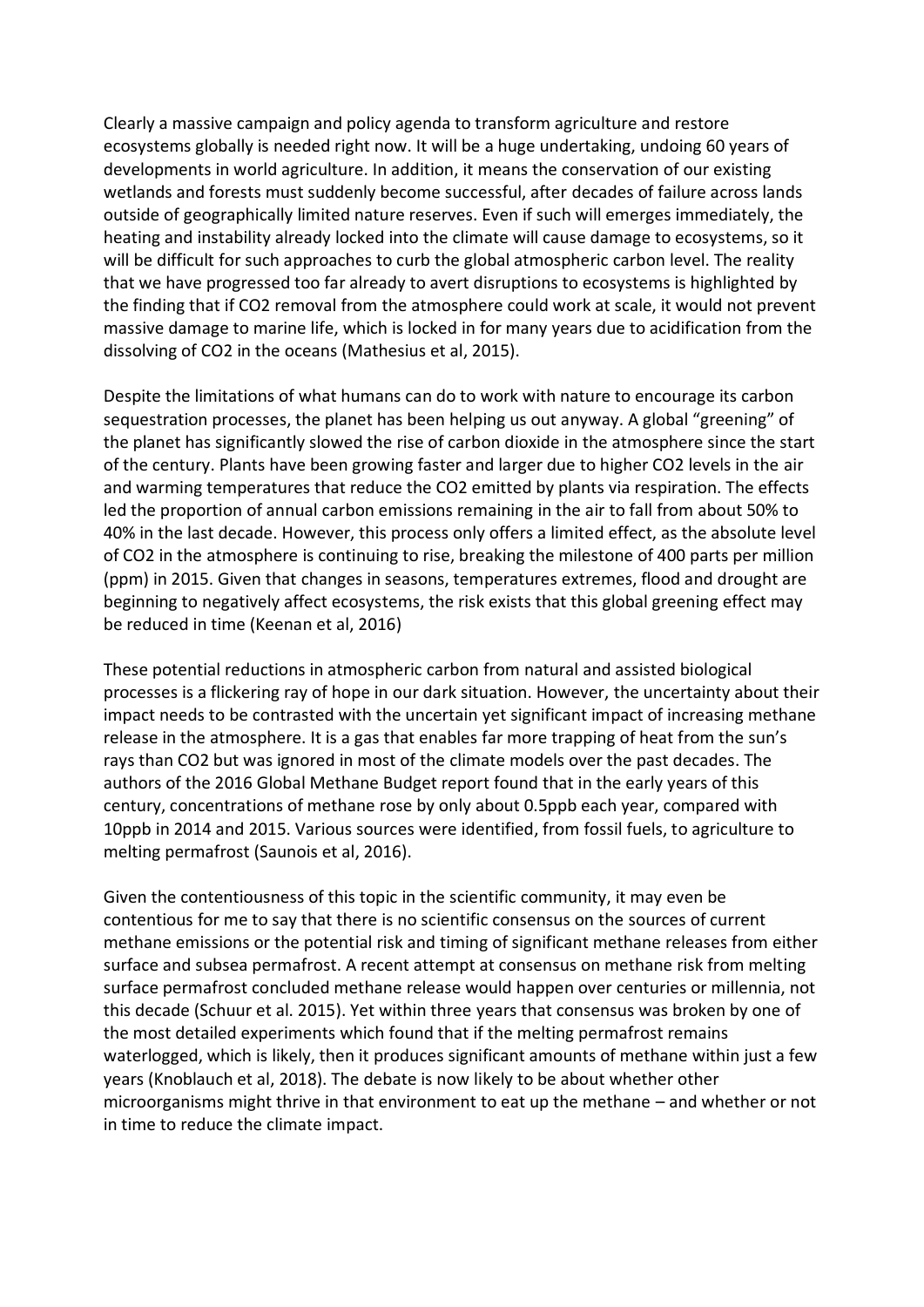The debate about methane release from clathrate forms, or frozen methane hydrates, on the Arctic sea floor is even more contentious. In 2010 a group of scientists published a study that warned how the warming of the Arctic could lead to a speed and scale of methane release that would be catastrophic to life on earth through atmospheric heating of over 5 degrees within just a few years of such a release (Shakhova et al, 2010). The study triggered a fierce debate, much of which was ill considered, perhaps understandably given the shocking implications of this information (Ahmed, 2013). Since then, key questions at the heart of this scientific debate (about what would amount to the probable extinction of the human race) include the amount of time it will take for ocean warming to destabilise hydrates on the sea floor, and how much methane will be consumed by aerobic and anaerobic microbes before it reaches the surface and escapes to the atmosphere. In a global review of this contentious topic, scientists concluded that there is not the evidence to predict a sudden release of catastrophic levels of methane in the near-term (Ruppel and Kessler, 2017). However, a key reason for their conclusion was the lack of data showing actual increases in atmospheric methane at the surface of the Arctic, which is partly the result of a lack of sensors collecting such information. Most ground-level methane measuring systems are on land. Could that be why the unusual increases in atmospheric methane concentrations cannot be fully explained by existing data sets from around the world (Saunois et al, 2016)? One way of calculating how much methane is probably coming from our oceans is to compare data from ground level measurements, which are mostly but not entirely on land, with upper atmosphere measurements, which indicate an averaging out of total sources. Data published by scientists from the Arctic News (2018) website indicates that in March 2018 at mid altitudes, methane was around 1865 parts per billion (ppb), which represents a 1.8 percent increase of 35 ppb from the same time in 2017, while surface measurements of methane increased by about 15 ppb in that time. Both figures are consistent with a non-linear increase - potentially exponential - in atmospheric levels since 2007. That is worrying data in itself, but the more significant matter is the difference between the increase measured at ground and mid altitudes. That is consistent with this added methane coming from our oceans, which could in turn be from methane hydrates.

This closer look at the latest data on methane is worthwhile given the critical risks to which it relates. It suggests that the recent attempt at a consensus that it is highly unlikely we will see near-term massive release of methane from the Arctic Ocean is sadly inconclusive. In 2017 scientists working on the Eastern Siberian sea shelf, reported that the permafrost layer has thinned enough to risk destabilising hydrates (The Arctic, 2017). That report of subsea permafrost destabilisation in the East Siberian Arctic sea shelf, the latest unprecedented temperatures in the Arctic, and the data in non-linear rises in high-atmosphere methane levels, combine to make it feel like we are about to play Russian Roulette with the entire human race, with already two bullets in the chamber. Nothing is certain. But it is sobering that humanity has arrived at a situation of our own making where we now debate the strength of analyses of our near-term extinction.

#### **Apocalypse Uncertain**

The truly shocking information on the trends in climate change and its impacts on ecology and society are leading some to call for us to experiment with geoengineering the climate, from fertilizing the oceans so they photosynthesize more CO2, to releasing chemicals in the upper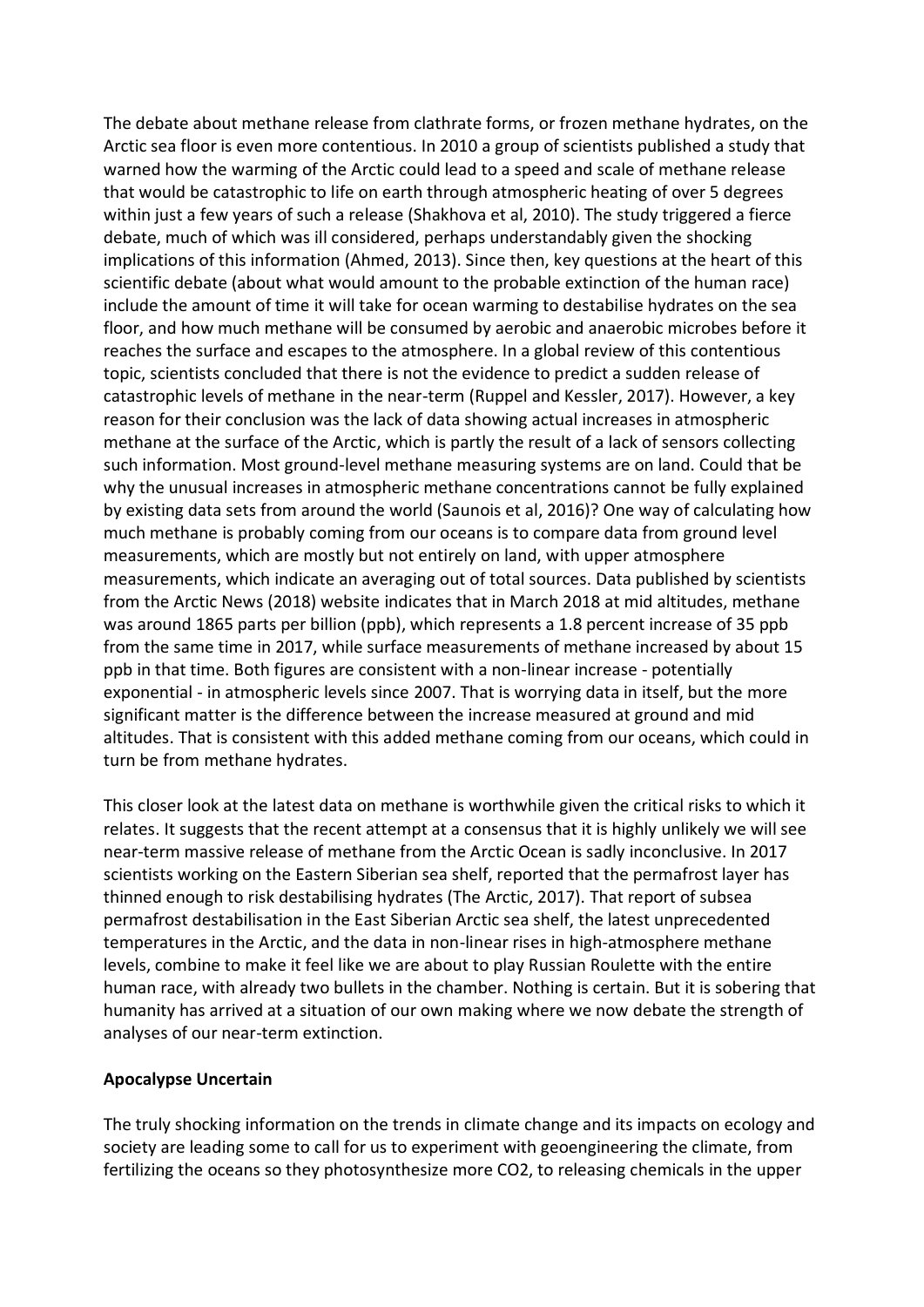atmosphere so the Sun's rays are reflected. The unpredictability of geoengineering the climate through the latter method, in particular the dangers of disturbances to seasonal rains that billions of people rely on, make it unlikely to be used (Keller et al, 2014). The potential natural geoengineering from increased sulphur releases from volcanoes due to isostatic rebound as weight on the Earth's crust is redistributed is not likely to make a significant contribution to earth temperatures for decades or centuries.

It is a truism that we do not know what the future will be. But we can see trends. We do not know if the power of human ingenuity will help sufficiently to change the environmental trajectory we are on. Unfortunately, the recent years of innovation, investment and patenting indicate how human ingenuity has increasingly been channelled into consumerism and financial engineering. We might pray for time. But the evidence before us suggests that we are set for disruptive and uncontrollable levels of climate change, bringing starvation, destruction, migration, disease and war.

We do not know for certain how disruptive the impacts of climate change will be or where will be most affected, especially as economic and social systems will respond in complex ways. But the evidence is mounting that the impacts will be catastrophic to our livelihoods and the societies that we live within. Our norms of behaviour, that we call our "civilisation," may also degrade. When we contemplate this possibility, it can seem abstract. The words I ended the previous paragraph with may seem, subconsciously at least, to be describing a situation to feel sorry about as we witness scenes on TV or online. But when I say starvation, destruction, migration, disease and war, I mean in your own life. With the power down, soon you wouldn't have water coming out of your tap. You will depend on your neighbours for food and some warmth. You will become malnourished. You won't know whether to stay or go. You will fear being violently killed before starving to death.

These descriptions may seem overly dramatic. Some readers might consider them an unacademic form of writing. Which would be an interesting comment on why we even write at all. I chose the words above as an attempt to cut through the sense that this topic is purely theoretical. As we are considering here a situation where the publishers of this journal would no longer exist, the electricity to read its outputs won't exist, and a profession to educate won't exist, I think it time we break some of the conventions of this format. However, some of us may take pride in upholding the norms of the current society, even amidst collapse. Even though some of us might believe in the importance of maintaining norms of behaviour, as indicators of shared values, others will consider that the probability of collapse means that effort at reforming our current system is no longer the pragmatic choice. My conclusion to this situation has been that we need to expand our work on "sustainability" to consider how communities, countries and humanity can adapt to the coming troubles. I have dubbed this the "Deep Adaptation Agenda," to contrast it with the limited scope of current climate adaptation activities. My experience is that a lot of people are resistant to the conclusions I have just shared. So before explaining the implications, let us consider some of the emotional and psychological responses to the information I have just summarised.

#### **Systems of Denial**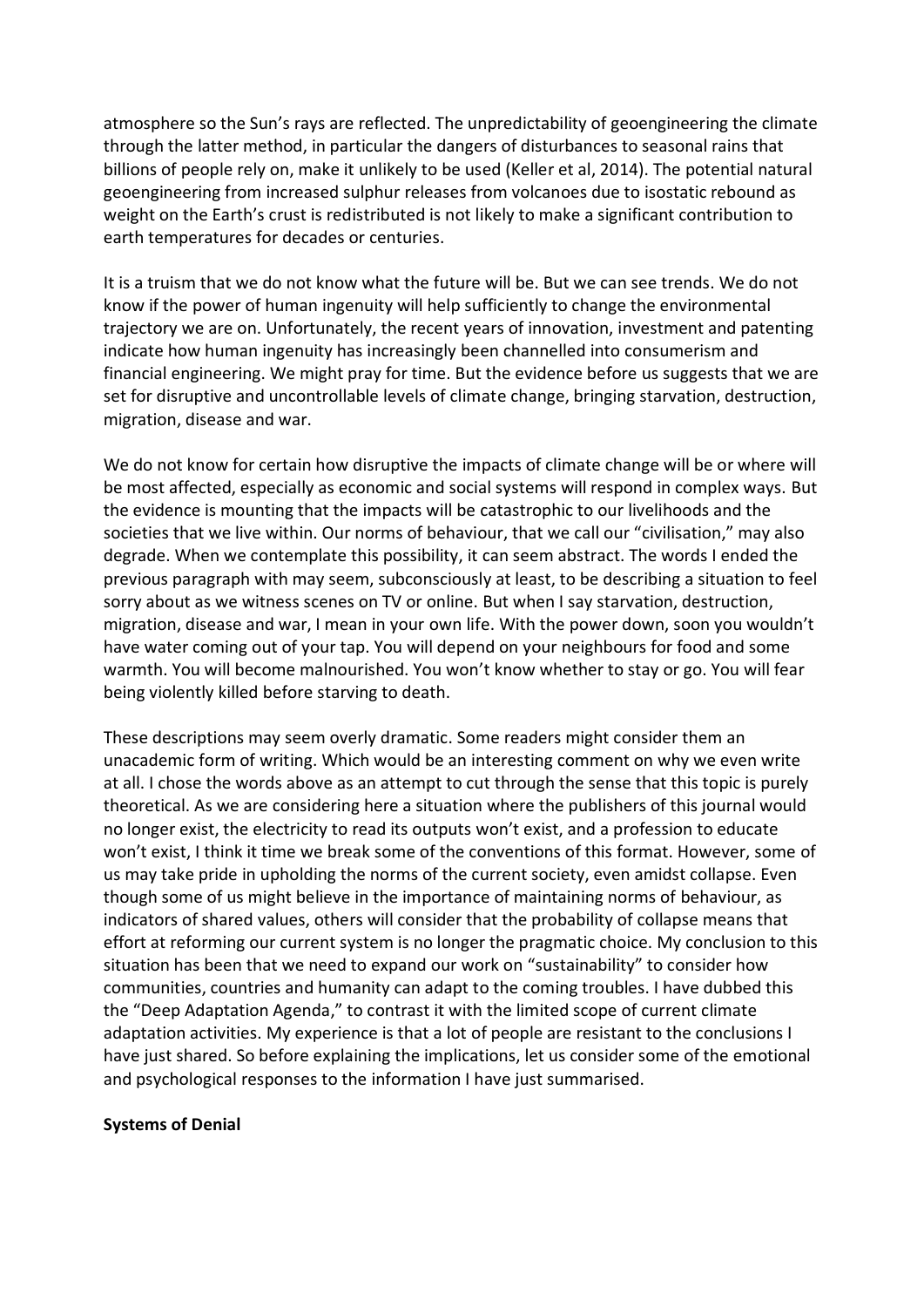It would not be unusual to feel a bit affronted, disturbed, or saddened by the information and arguments I have just shared. In the past few years, many people have said to me that "it can't be too late to stop climate change, because if it was, how would we find the energy to keep on striving for change?" With such views, a possible reality is denied because people want to continue their striving. What does that tell us? The "striving" is based in a rationale of maintaining self-identities related to espoused values. It is understandable why that happens. If one has always thought of oneself as having self-worth through promoting the public good, then information that initially appears to take away that self-image is difficult to assimilate.

That process of strategic denial to maintain striving and identity is easily seen in online debates about the latest climate science. One particular case is illustrative. In 2017 the New York Magazine published an article that drew together the latest data and analysis of what the implications of rapid climatic warming would be on ecosystems and humanity. Unlike the many dry academic articles on these subjects, this popular article sought to describe these processes in visceral ways (Wallace-Wells, 2017). The reaction of some environmentalists to this article did not focus on the accuracy of the descriptions or what might be done to reduce some of the worst effects that were identified in the article. Instead, they focused on whether such ideas should be communicated to the general public. Climate scientist Michael Mann warned against presenting "the problem as unsolvable, and feed[ing] a sense of doom, inevitability and hopelessness" (in Becker, 2017). Environmental journalist Alex Steffen (2017) tweeted that "Dropping the dire truth... on unsupported readers does not produce action, but fear." In a blog post, Daniel Aldana Cohen (2017) an assistant sociology professor working on climate politics, called the piece "climate disaster porn." Their reactions reflect what some people have said to me in professional environmental circles. The argument made is that to discuss the likelihood and nature of social collapse due to climate change is irresponsible because it might trigger hopelessness amongst the general public. I always thought it odd to restrict our own exploration of reality and censor our own sensemaking due to our ideas about how our conclusions might come across to others. Given that this attempt at censoring was so widely shared in the environmental field in 2017, it deserves some closer attention.

I see four particular insights about what is happening when people argue we should not communicate to the public the likelihood and nature of the catastrophe we face. First, it is not untypical for people to respond to data in terms of what perspectives we wish for ourselves and others to have, rather than what the data may suggest is happening. That reflects an approach to reality and society that may be tolerable in times of plenty but counterproductive when facing major risks. Second, that we can overlook how the question of how bad news and extreme scenarios impacts on human psychology is a matter for informed discussion that can draw upon psychology and communications theories. Indeed, there are journals dedicated to environmental psychology. There is some evidence from social psychology to suggest that by focusing on impacts now, it makes climate change more proximate, which increases support for mitigation (McDonald et al, 2015). That is not conclusive, and this field is one for further exploration. That serious scholars or activists would make a claim about impacts of communication without specific theory or evidence suggests that they are not actually motivated to know the effect on the public but are attracted to a certain argument that explains their view.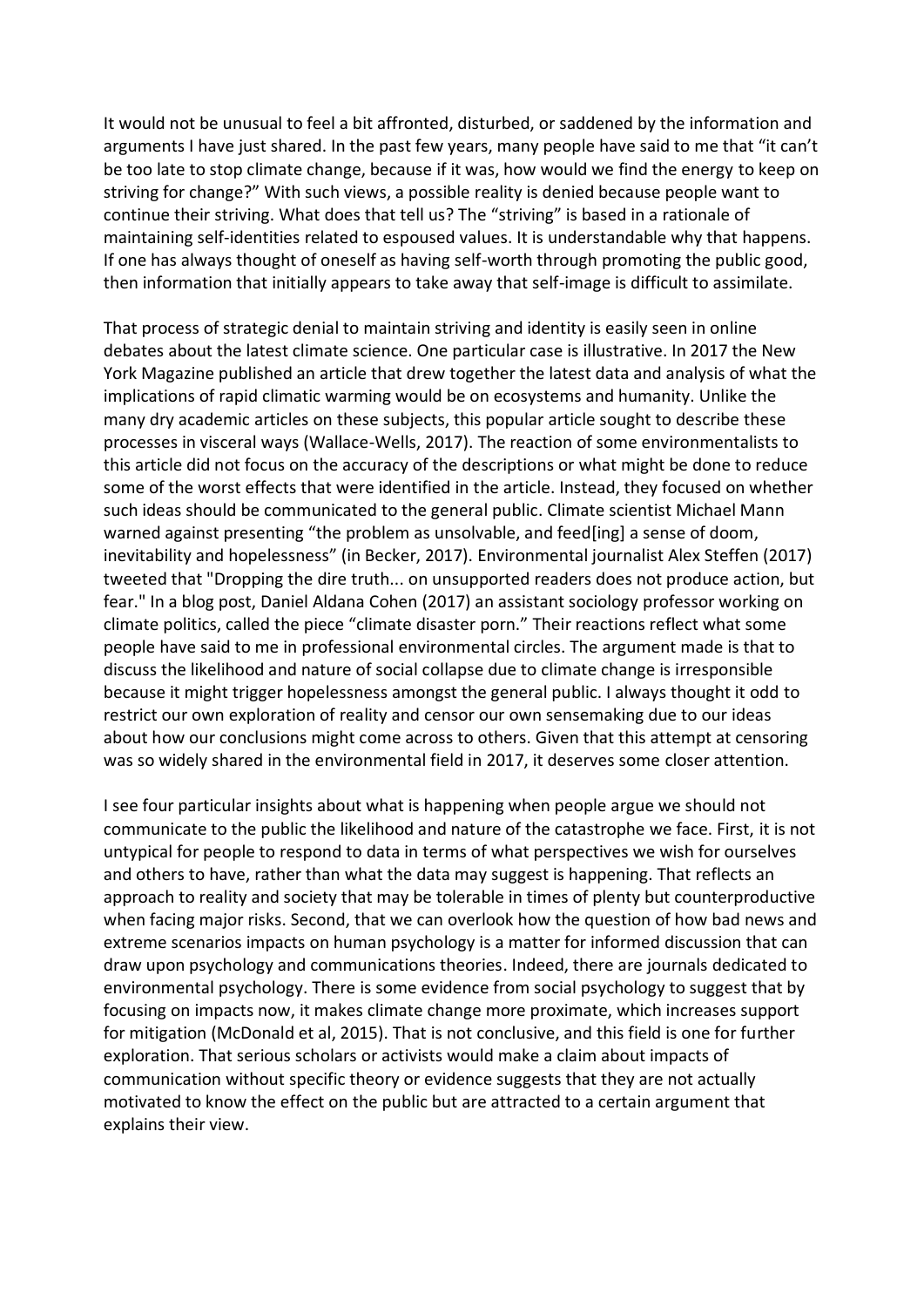A third insight from the debates about whether to publish information on the probable collapse of our societies is that sometimes people can express a paternalistic relationship between themselves as environmental experts and other people whom they categorise as "the public". That is related to the non-populist anti-politics technocratic attitude that has pervaded contemporary environmentalism. It is a perspective that frames the challenges as one of encouraging people to try harder to be nicer and better rather than coming together in solidarity to either undermine or overthrow a system that demands we participate in environmental degradation.

A fourth insight is that "hopelessness" and its related emotions of dismay and despair are understandably feared but wrongly assumed to be entirely negative and to be avoided whatever the situation. Alex Steffen warned that "Despair is never helpful" (2017). However, the range of ancient wisdom traditions see a significant place for hopelessness and despair. Contemporary reflections on people's emotional and even spiritual growth as a result of their hopelessness and despair align with these ancient ideas. The loss of a capability, a loved one, a way of life, or receipt of a terminal diagnosis have all been reported, or personally experienced, as a trigger for a new way of perceiving self and world, with hopelessness and despair being a necessary step in the process (Matousek, 2008). In such contexts "hope" is not a good thing to maintain, as it depends on what one is hoping for. When the debate raged about the value of the New York Magazine article, some commentators picked up on this theme. "In abandoning hope that one way of life will continue, we open up a space for alternative hopes," wrote Tommy Lynch (2017).

This question of valid and useful hope is something that we must explore much further. Leadership theorist Jonathan Gosling has raised the question of whether we need a more "radical hope" in the context of climate change and a growing sense of "things falling apart" (Gosling, 2016). He invites us to explore what we could learn from other cultures that have faced catastrophe. Examining the way Native American Indians coped with being moved on to reservations, Lear (2008) looked at what he calls the "blind spot" of any culture: the inability to conceive of its own destruction and possible extinction. He explored the role of forms of hope that involved neither denial or blind optimism. "What makes this hope radical, is that it is directed toward a future goodness that transcends the current ability to understand what it is" (ibid). He explains how some of the Native American chiefs had a form of "imaginative excellence" by trying to imagine what ethical values would be needed in their new lifestyle on the reservation. He suggests that besides the standard alternatives of freedom or death (in service of one's culture) there is another way, less grand yet demanding just as much courage: the way of "creative adaptation." This form of creatively constructed hope may be relevant to our Western civilisation as we confront disruptive climate change (Gosling and Case, 2013).

Such deliberations are few and far between in either the fields of environmental studies or management studies. It is to help break this semi-censorship of our own community of inquiry on sustainability that motivated me to write this article. Some scholarship has looked at the process of denial more closely. Drawing on sociologist Stanley Cohen, Foster (2015) identifies two subtle forms of denial – interpretative and implicative. If we accept certain facts but interpret them in a way that makes them "safer" to our personal psychology, it is a form of "interpretative denial". If we recognise the troubling implications of these facts but respond by busying ourselves on activities that do not arise from a full assessment of the situation,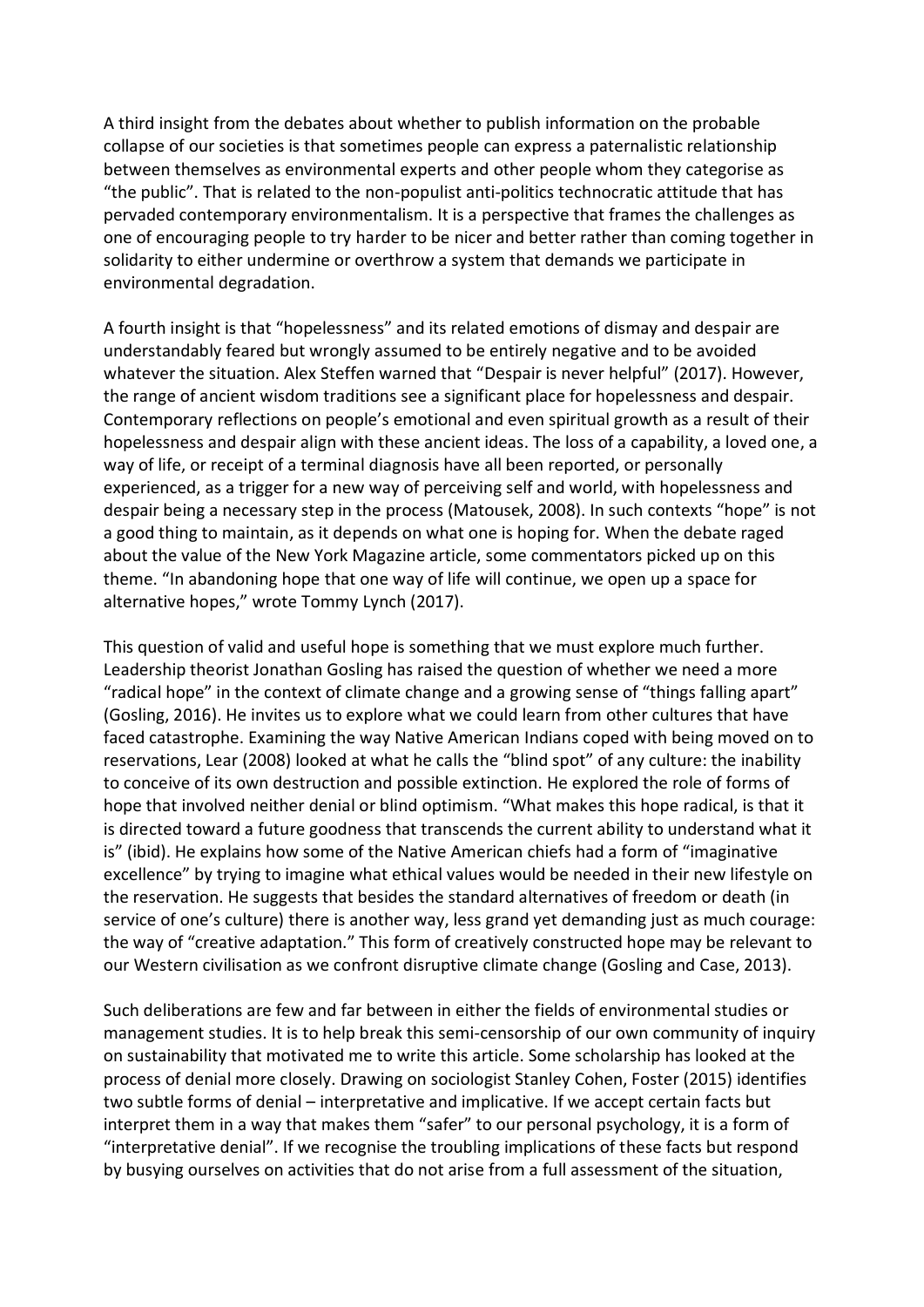then that is "implicative denial". Foster argues that implicative denial is rife within the environmental movement, from dipping into a local Transition Towns initiative, signing online petitions, or renouncing flying, there are endless ways for people to be "doing something" without seriously confronting the reality of climate change.

There are three main factors that could be encouraging professional environmentalists in their denial that our societies will collapse in the near-term. The first is the way the natural scientific community operates. Eminent climate scientist James Hansen has always been ahead of the conservative consensus in his analyses and predictions. Using the case study of sea level rise, he threw light on processes that lead to "scientific reticence" to conclude and communicate scenarios that would be disturbing to employers, funders, governments and the public (Hansen, 2007). A more detailed study of this process across issues and institutions found that climate-change scientists routinely underestimate impacts "by erring on the side of least drama" (Brysse et al, 2013). Combined with the norms of scientific analysis and reporting to be cautious and avoid bombast, and the time it takes to fund, research, produce and publish peer reviewed scientific studies, this means that the information available to environmental professionals about the state of the climate is not as frightening as it could be. In this paper I have had to mix information from peer-reviewed articles with recent data from individual scientists and their research institutions to provide the evidence which suggests we are now in a non-linear situation of climactic changes and effects.

A second set of factors influencing denial may be personal. George Marshall summarised the insights from psychology on climate denial, including the interpretive and implicative denial of those of who are aware but have not prioritised it. In particular, we are social beings and our assessment of what to do about information is influenced by our culture. Therefore, people often avoid voicing certain thoughts when they go against the social norm around them and/or their social identity. Especially in situations of shared powerlessness, it can be perceived as safer to hide one's views and do nothing if it goes against the status quo. Marshall also explains how our typical fear of death means that we do not give our full attention to information that reminds us of that. According to anthropologist Ernest Becker (1973): "A fear of death lies at the centre of all human belief." Marshall explains: "The denial of death is a 'vital lie' that leads us to invest our efforts into our cultures and social groups to obtain a sense of permanence and survival beyond our death. Thus, [Becker] argued, when we receive reminders of our death – what he calls death salience – we respond by defending those values and cultures." This view was recently expounded as part of the "terror management theory" proposed by Jeff Greenberg, Sheldon Solomon, and Tom Pyszczynski (2015). Although Marshall does not consider it directly, these processes would apply more so to "collapse denial" than to climate denial, as the death involves not only oneself but all of what one could contribute to.

These personal processes are likely made worse for sustainability experts than the general public, given the typical allegiance of professionals to incumbent social structures. Research has revealed that people who have a higher level of formal education are more supportive of the existing social and economic systems that those that have less education (Schmidt, 2000). The argument is that people who have invested time and money in progressing to a higher status within existing social structures are more naturally inclined to imagine reform of those systems than their upending. This situation is accentuated if we assume our livelihood,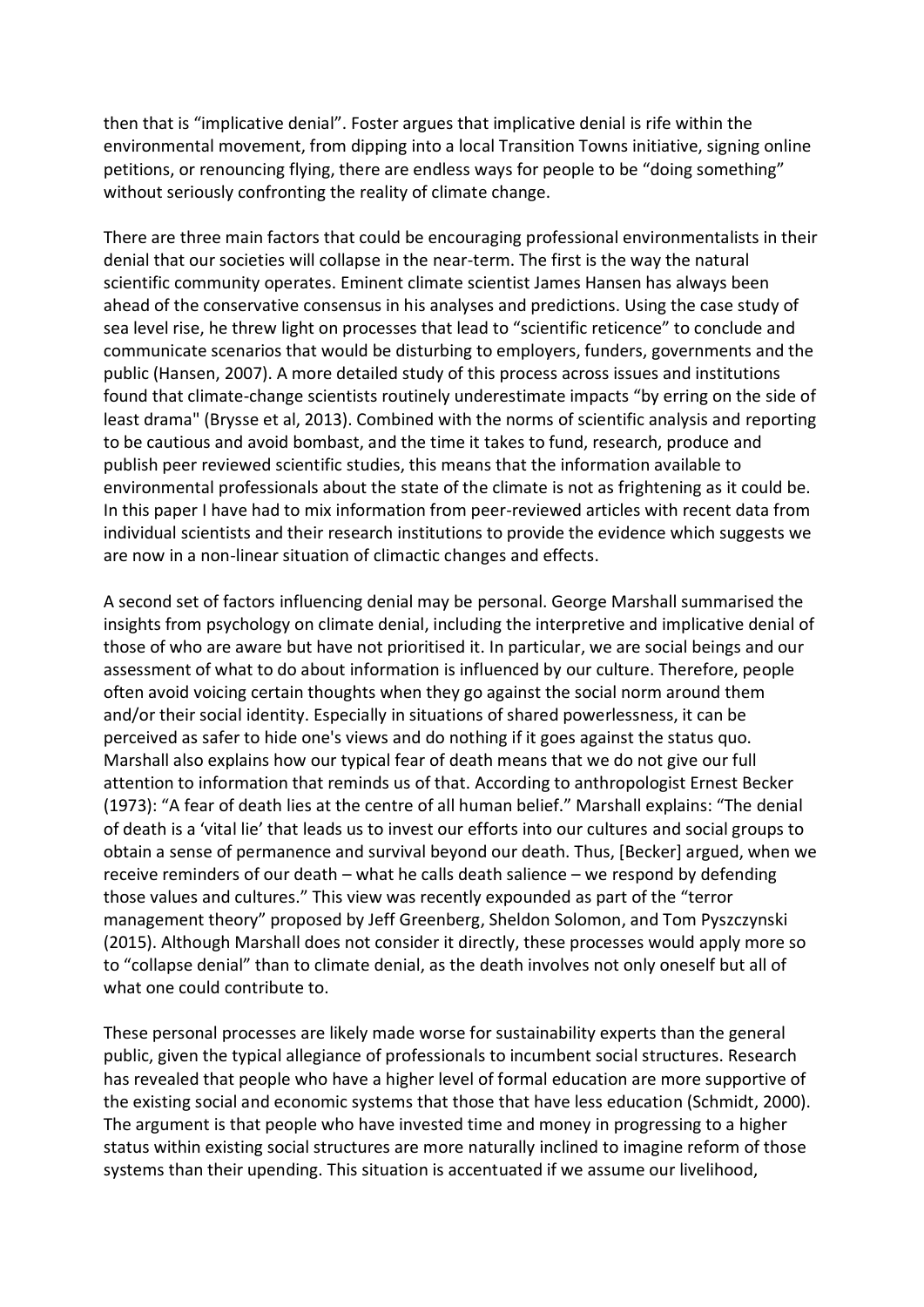identity and self-worth is dependent on the perspective that progress on sustainability is possible and that we are part of that progressive process.

The third factor influencing denial is institutional. I have worked for over 20 years within or with organisations working on the sustainability agenda, in non-profit, private and governmental sectors. In none of these sectors is there an obvious institutional self-interest in articulating the probability or inevitability of social collapse. Not to members of your charity, not to consumers of your product, not to voters for your party. There are a few niche companies that benefit from a collapse discourse leading some people to seek to prepare by buying their products. This field may expand in future, at various scales of preparedness, which I return to below. But the internal culture of environmental groups remains strongly in favour of appearing effective, even when decades of investment and campaigning have not produced a net positive outcome on climate, ecosystems or many specific species.

Let us look at the largest environmental charity, WWF, as an example of this process of organisational drivers of implicative denial. I worked for them when we were striving towards all UK wood product imports being from sustainable forests by 1995. Then it became "wellmanaged" forests by 2000. Then targets were quietly forgotten while the potensiphonic language of solving deforestation through innovative partnerships remained. If the employees of the world's leading environmental groups were on performance related pay, they would probably owe their members and donors money by now. The fact that some readers may find such a comment to be rude and unhelpful, highlights how our interests in civility, praise and belonging within a professional community can censor those of us who seek to communicate uncomfortable truths in memorable ways (like that journalist in the New York Magazine).

These personal and institutional factors mean that environmental professionals may be some of the slowest to process the implications of the latest climate information. In 2017, a survey of more than 8,000 people across 8 different countries – Australia, Brazil, China, Germany, India, South Africa, the UK, and the US – asked respondents to gauge their perceived level of security as compared to two years ago in regards to global risks. A total of 61% said they felt more insecure, while only 18% said they felt more secure. On climate change, 48% of respondents strongly agreed that it is a global catastrophic risk, with an additional 36% of people tending to agree with that. Only 14% of respondents disagreed to some degree with the idea that climate change presented a catastrophic risk (Hill, 2017). This perspective on climate may help explain other survey data that suggests remarkable changes in how people view technology, progress, their society, and the future prospects for their children. A 2017 global survey found that only 13% of the public think the world is getting better, which is major change from the ten years before (Ipsos MORI, 2017). In the USA, polls indicate that belief in technology as a good force has been fading (Asay, 2013). This information may reflect a wider questioning of the idea that progress is always good and possible. Such as shift in perspective is indicated by opinion polls showing that far fewer people today than the last decade believe their children will have a better future than themselves (Stokes, 2017). Another indicator of whether people believe in their future is if they believe in the basis of their society. Studies have consistently found that more people are losing faith in electoral democracy and in the economic system (Bendell and Lopatin, 2017). The questioning of mainstream life and of progress is also reflected in the shift away from secular-rational values to traditional values that has been occurring worldwide since 2010 (World Values Survey,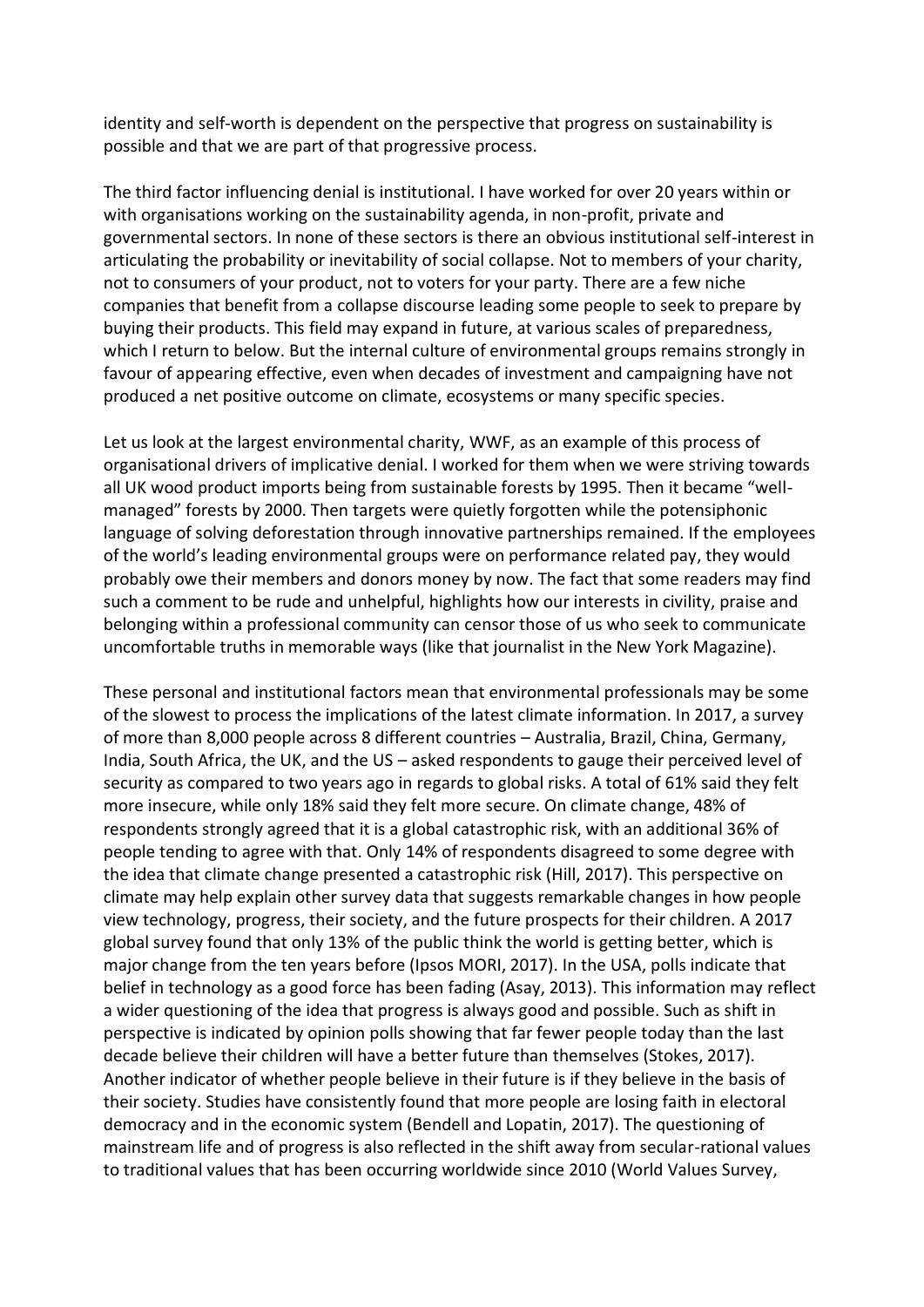2016). How do children feel about their futures? I have not found a large or longitudinal study on children's views of the future, but one journalist who asked children from 6 to 12 years old to paint what they expect the world in 50 years to be like generated mostly apocalyptic images (Banos Ruiz, 2017). This evidence suggests that the idea we "experts" need to be careful about what to tell "them" the "unsupported public" may be a narcissistic delusion in need of immediate remedy.

Emotional difficulties with realising the tragedy that is coming, and in many ways that is upon us already, are understandable. Yet these difficulties need to be overcome so we can explore what the implications may be for our work, lives and communities.

# **Framing After Denial**

As a sense of calamity grows within the environmental movement, some argue against a focus on "carbon reductionism" for how it may limit our appreciation of why we face this tragedy and what to do about it (Eisenstein, 2018). I agree that climate change is not just a pollution problem, but an indicator of how our human psyche and culture became divorced from our natural habitat. However, that does not mean we should deprioritise the climate situation for a broader environmental agenda.

If we allow ourselves to accept that a climate-induced form of economic and social collapse is now likely, then we can begin to explore the nature and likelihood of that collapse. That is when we discover a range of different views. Some frame the future as involving a collapse of this economic and social system, which does not necessarily mean a complete collapse of law, order, identity and values. Some regard that kind of collapse as offering a potential upside in bringing humanity to a post-consumerist way of life that would be more conscious of relationships between people and nature (Eisenstein, 2013). Some even argue that this reconnection with nature will generate hitherto unimaginable solutions to our predicament. Sometimes that view comes with a belief in the power of spiritual practices to influence the material world according to human intent. The perspective that natural or spiritual reconnection might save us from catastrophe is, however, a psychological response one could analyse as a form of denial.

Some analysts emphasise the unpredictable and catastrophic nature of this collapse, so that it will not be possible to plan a way to transition at either collective or small-scale levels to a new way of life that we might imagine as tolerable, let alone beautiful. Then others go further still and argue that the data can be interpreted as indicating climate change is now in a runaway pattern, with inevitable methane release from the seafloor leading to a rapid collapse of societies that will trigger multiple meltdowns of some of the world's 400 nuclear power-stations, leading to the extinction of the human race (Macpherson, 2016). This assessment that we face near-term human extinction can draw on the conclusions by geologists that the last mass extinction of life on earth, where 95% of species disappeared, was due to methane-induced rapid warming of the atmosphere (Lee, 2014; Brand et al, 2016).

With each of these framings – collapse, catastrophe, extinction – people describe different degrees of certainty. Different people speak of a scenario being possible, probable or inevitable. In my conversations with both professionals in sustainability or climate, and others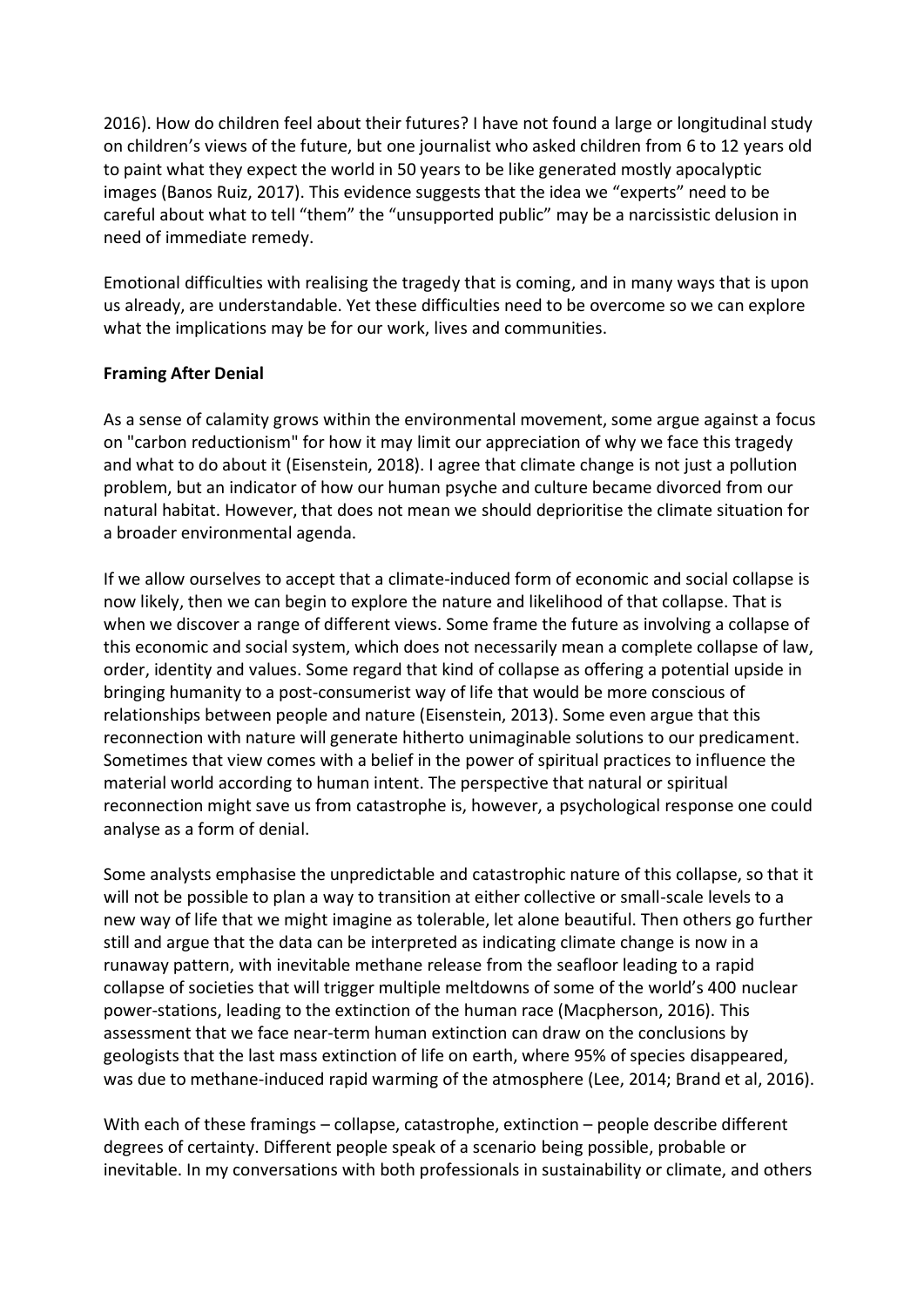not directly involved, I have found that people choose a scenario and a probability depending not on what the data and its analysis might suggest, but what they are choosing to live with as a story about this topic. That parallels findings in psychology that none of us are purely logic machines but relate information into stories about how things relate and why (Marshall, 2014). None of us are immune to that process. Currently, I have chosen to interpret the information as indicating inevitable collapse, probable catastrophe and possible extinction. There is a growing community of people who conclude we face inevitable human extinction and treat that view as a prerequisite for meaningful discussions about the implications for our lives right now. For instance, there are thousands of people on Facebook groups who believe human extinction is near. In such groups I have witnessed how people who doubt extinction is either inevitable or coming soon are disparaged by some participants for being weak and deluded. This could reflect how some of us may find it easier to believe in a certain than uncertain story, especially when the uncertain future would be so different to today that it is difficult to comprehend. Reflection on the end of times, or eschatology, is a major dimension of the human experience, and the total sense of loss of everything one could ever contribute to is an extremely powerful experience for many people. How they emerge from that experience depends on many factors, with loving kindness, creativity, transcendence, anger, depression, nihilism and apathy all being potential responses. Given the potential spiritual experience triggered by sensing the imminent extinction of the human race, we can appreciate why a belief in the inevitability of extinction could be a basis for some people to come together.

In my work with mature students, I have found that inviting them to consider collapse as inevitable, catastrophe as probable and extinction as possible, has not led to apathy or depression. Instead, in a supportive environment, where we have enjoyed community with each other, celebrating ancestors and enjoying nature before then looking at this information and possible framings for it, something positive happens. I have witnessed a shedding of concern for conforming to the status quo, and a new creativity about what to focus on going forward. Despite that, a certain discombobulation occurs and remains over time as one tries to find a way forward in a society where such perspectives are uncommon. Continued sharing about the implications as we transition our work and lives is valuable.

One further factor in the framing of our situation concerns timing. Which also concerns geography. Where and when will the collapse or catastrophe begin? When will it affect my livelihood and society? Has it already begun? Although it is difficult to forecast and impossible to predict with certainty, that does not mean we should not try. The current data on temperature rise at the poles and impacts on weather patterns around the world suggests we are already in the midst of dramatic changes that will impact massively and negatively on agriculture within the next twenty years. Impacts have already begun. That sense of near-term disruption to our ability to feed ourselves and our families, and the implications for crime and conflict, adds another level to the discombobulation I mentioned. Should you drop everything now and move somewhere more suitable for self-sufficiency? Should you be spending time reading the rest of this article? Should I even finish writing it? Some of the people who believe that we face inevitable extinction believe that no one will read this article because we will see a collapse of civilisation in the next twelve months when the harvests fail across the northern hemisphere. They see social collapse leading to immediate meltdowns of nuclear power stations and thus human extinction being a near-term phenomenon. Certainly not more than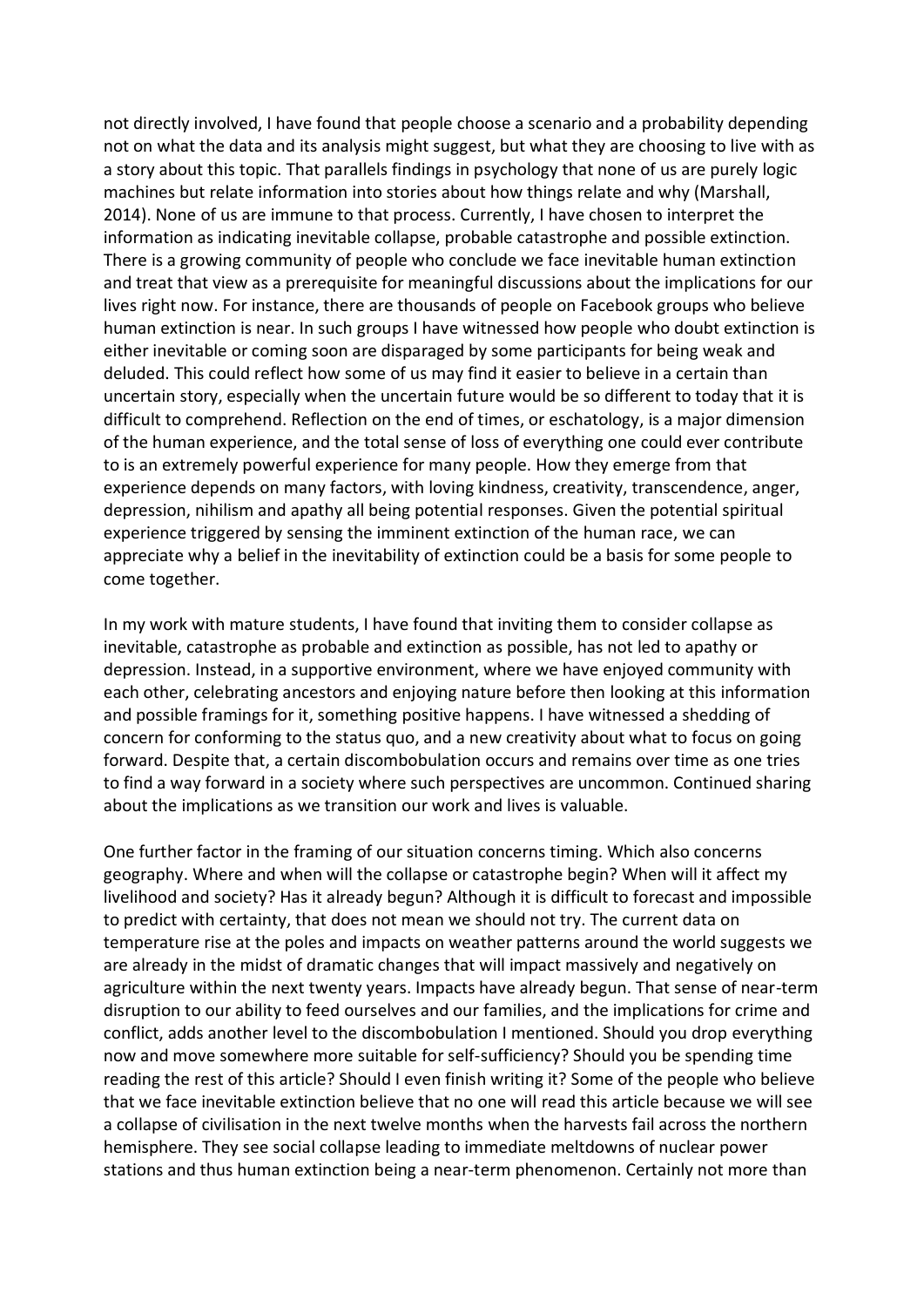five years from now. The clarity and drama of their message is why Inevitable Near Term Human Extinction (INTHE) has become a widely used phrase online for discussions about climate-collapse.

Writing about that perspective makes me sad. Even four years after I first let myself consider near-term extinction properly, not as something to dismiss, it still makes my jaw drop, eyes moisten, and air escape my lungs. I have seen how the idea of INTHE can lead me to focus on truth, love and joy in the now, which is wonderful, but how it can also make me lose interest in planning for the future. And yet I always come around to the same conclusion – we do not know. Ignoring the future because it is unlikely to matter might backfire. "Running for the hills" – to create our own eco-community – might backfire. But we definitely know that continuing to work in the ways we have done until now is not just backfiring – it is holding the gun to our own heads. With this in mind, we can choose to explore how to evolve what we do, without any simple answers. In my post-denial state, shared by increasing numbers of my students and colleagues, I realised that we would benefit from conceptual maps for how to address these questions. I therefore set about synthesising the main things people talked about doing differently in light of a view of inevitable collapse and probable catastrophe. That is what I offer now as the "deep adaptation agenda."

#### **The Deep Adaptation Agenda**

For many years, discussions and initiatives on adaptation to climate change were seen by environmental activists and policymakers as unhelpful to the necessary focus on carbon emissions reductions. That view finally changed in 2010 when the IPCC gave more attention to how societies and economies could be helped to adapt to climate change, and the United Nations Global Adaptation Network was founded to promote knowledge sharing and collaboration. Five years later the Paris Accord between member states produced a "Global Goal on Adaptation" (GGA) with the aim of "enhancing adaptive capacity, strengthening resilience and reducing vulnerability to climate change, with a view to contributing to sustainable development and ensuring an adequate adaptation response in the context of the global temperature goal" (cited in Singh, Harmeling and Rai, 2016). Countries committed to develop National Adaptation Plans (NAPs) and report on their creation to the UN.

Since then the funding being made available to climate adaptation has grown, with all the international development institutions active on adaptation finance. In 2018 the International Fund for Agricultural Development (IFAD), African Development Bank (AfDB), Asian Development Bank (ADB), Global Facility for Disaster Reduction and Recovery (GFDRR) and the World Bank each agreed major financing for governments to increase resilience of their communities. Some of their projects include the Green Climate Fund, which was created to provide lower income countries with assistance. Typical projects include improving the ability of small-scale farmers to cope with weather variability through the introduction of irrigation and the ability of urban planners to respond to rising sea levels and extreme rainfall events through reengineering drainage systems (Climate Action Programme, 2018). These initiatives are falling short of the commitments made by governments over the past 8 years, and so more is being done to promote private bonds to finance adaptation (Bernhardt, 2018) as well as stimulate private philanthropy on this agenda (Williams, 2018).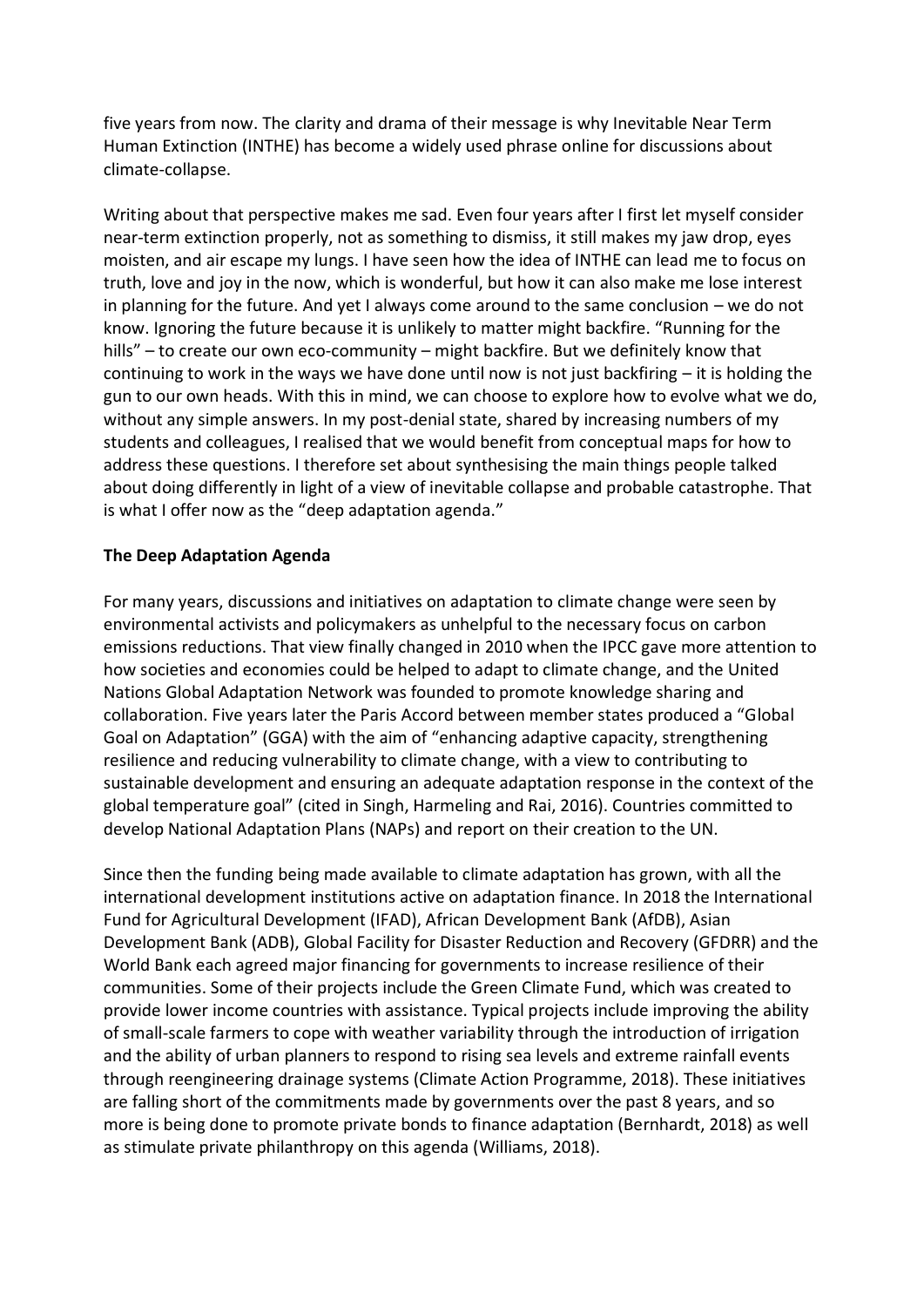These efforts are paralleled by an increased range of activities under the umbrella of "Disaster Risk Reduction" which has its own international agency – the United Nations International Strategy for Disaster Reduction (UNISDR). The aim of their work is to reduce the damage caused by natural hazards like earthquakes, floods, droughts and cyclones, through reducing sensitivity to these hazards as well as the capacity to respond when disasters hit. That focus means significant engagement with urban planners and local governments. In the business sector, this disaster risk reduction agenda meets the private sector through the wellestablished fields of risk management and business continuity management. Companies ask themselves what the points of failure might be in their value chains and seek to reduce those vulnerabilities or the significance of something failing.

Given the climate science we discussed earlier, some people may think this action is too little too late. Yet, if such action reduces some harm temporarily, that will help people, just like you and me, and therefore such action should not be disregarded. Nevertheless, we can look more critically at how people and organisations are framing the situation and the limitations that such a framing may impose. The initiatives are typically described as promoting "resilience", rather than sustainability. Some definitions of resilience within the environmental sector are surprisingly upbeat. For instance, the Stockholm Resilience Centre (2015) explains that "resilience is the capacity of a system, be it an individual, a forest, a city or an economy, to deal with change and continue to develop. It is about how humans and nature can use shocks and disturbances like a financial crisis or climate change to spur renewal and innovative thinking." In offering that definition, they are drawing on concepts in biology, where ecosystems are observed to overcome disturbances and increase their complexity (Brand and Jax, 2007).

Two issues require attention at this point. First, the upbeat allegiance to "development" and "progress" in certain discourses about resilience may not be helpful as we enter a period when material "progress" may not be possible and so aiming for it might become counterproductive. Second, apart from some limited soft skills development, the initiatives under the resilience banner are nearly all focused on physical adaptation to climate change, rather than considering a wider perspective on psychological resilience. In psychology, "resilience is the process of adapting well in the face of adversity, trauma, tragedy, threats or significant sources of stress — such as family and relationship problems, serious health problems or workplace and financial stressors. It means 'bouncing back' from difficult experiences" (American Psychology Association, 2018). How a person "bounces back" after difficulties or loss, may be through a creative reinterpretation of identity and priorities. The concept of resilience in psychology does not, therefore, assume that people return to how they were before. Given the climate reality we now face, this less progressivist framing of resilience is more useful for a deeper adaptation agenda.

In pursuit of a conceptual map of "deep adaptation," we can conceive of resilience of human societies as the capacity to adapt to changing circumstances so as to survive with valued norms and behaviours. Given that analysts are concluding that a social collapse is inevitable, the question becomes: What are the valued norms and behaviours that human societies will wish to maintain as they seek to survive? That highlights how deep adaptation will involve more than "resilience." It brings us to a second area of this agenda, which I have named "relinquishment." It involves people and communities letting go of certain assets, behaviours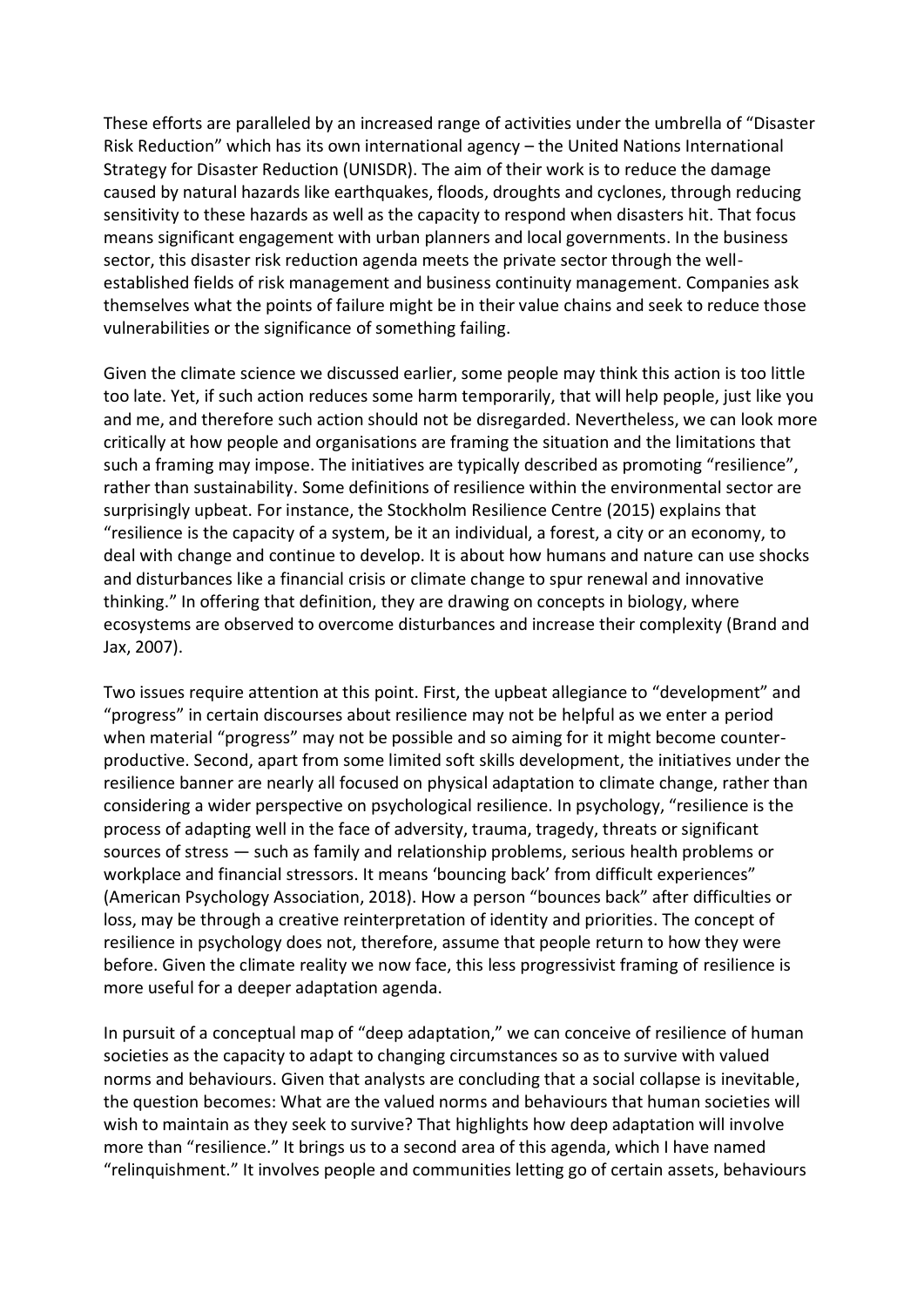and beliefs where retaining them could make matters worse. Examples include withdrawing from coastlines, shutting down vulnerable industrial facilities, or giving up expectations for certain types of consumption. The third area can be called "restoration." It involves people and communities rediscovering attitudes and approaches to life and organisation that our hydrocarbon-fuelled civilisation eroded. Examples include re-wilding landscapes, so they provide more ecological benefits and require less management, changing diets back to match the seasons, rediscovering non-electronically powered forms of play, and increased community-level productivity and support.

It is not my intention in this paper to map out more specific implications of a deep adaptation agenda. Indeed, it is impossible to do so, and to attempt it would assume we are in a situation for calculated attempts at management, when what we face is a complex predicament beyond our control. Rather, I hope the deep adaptation agenda of resilience, relinquishment and restoration can be a useful framework for community dialogue in the face of climate change. Resilience asks us "how do we keep what we really want to keep?" Relinquishment asks us "what do we need to let go of in order to not make matters worse?" Restoration asks us "what can we bring back to help us with the coming difficulties and tragedies?" In 2017, this deep adaptation agenda was used to frame a festival of alternatives organised by Peterborough Environment City Trust. It included a whole day devoted to exploring what relinquishment could involve. As such, it allowed more open conversation and imagination than a narrower focus on resilience. Further events are planned across the UK. Whether it will be useful framing for a broader-level policy agenda is yet to be seen.

How does this "deep adaptation agenda" relate to the broad conceptual framework of sustainable development? It is related to other perspectives that despite the attention of international institutions to "sustainable development goals," the era of "sustainable development" as unifying concept and goal is now ending. It is an explicitly post-sustainability framing, and part of the Restoration Approach to engaging with social and environmental dilemmas, as I outlined elsewhere (Bendell, et al 2017).

# **Research Futures in the Face of Climate Tragedy**

I was only partly joking earlier when I questioned why I was even writing this paper. If all the data and analysis turn out to be misleading, and this society continues nicely for the coming decades, then this article will not have helped my career. If the predicted collapse comes within the next decade, then I won't have a career. It is the perfect lose-lose. I mention this to highlight how it will not be easy to identify ways forward as academic researchers and educators in the field of organisational sustainability. For the academics reading this paper, most of you will have increasing teaching loads, in areas where you are expected to cover certain content. I know you may have little time and space for reinventing your expertise and focus. Those of you who have a mandate to research might discover that the deep adaptation agenda is not an easy topic for finding research partners and funders. This restrictive situation was not always the reality faced by academics. It is the result of changes in higher education, that are one expression of an ideology that has made the human race so poor at addressing a threat to its wellbeing and even existence. It is an ideology that many of us have been complicit in promoting, if we have been working in business schools. It is important to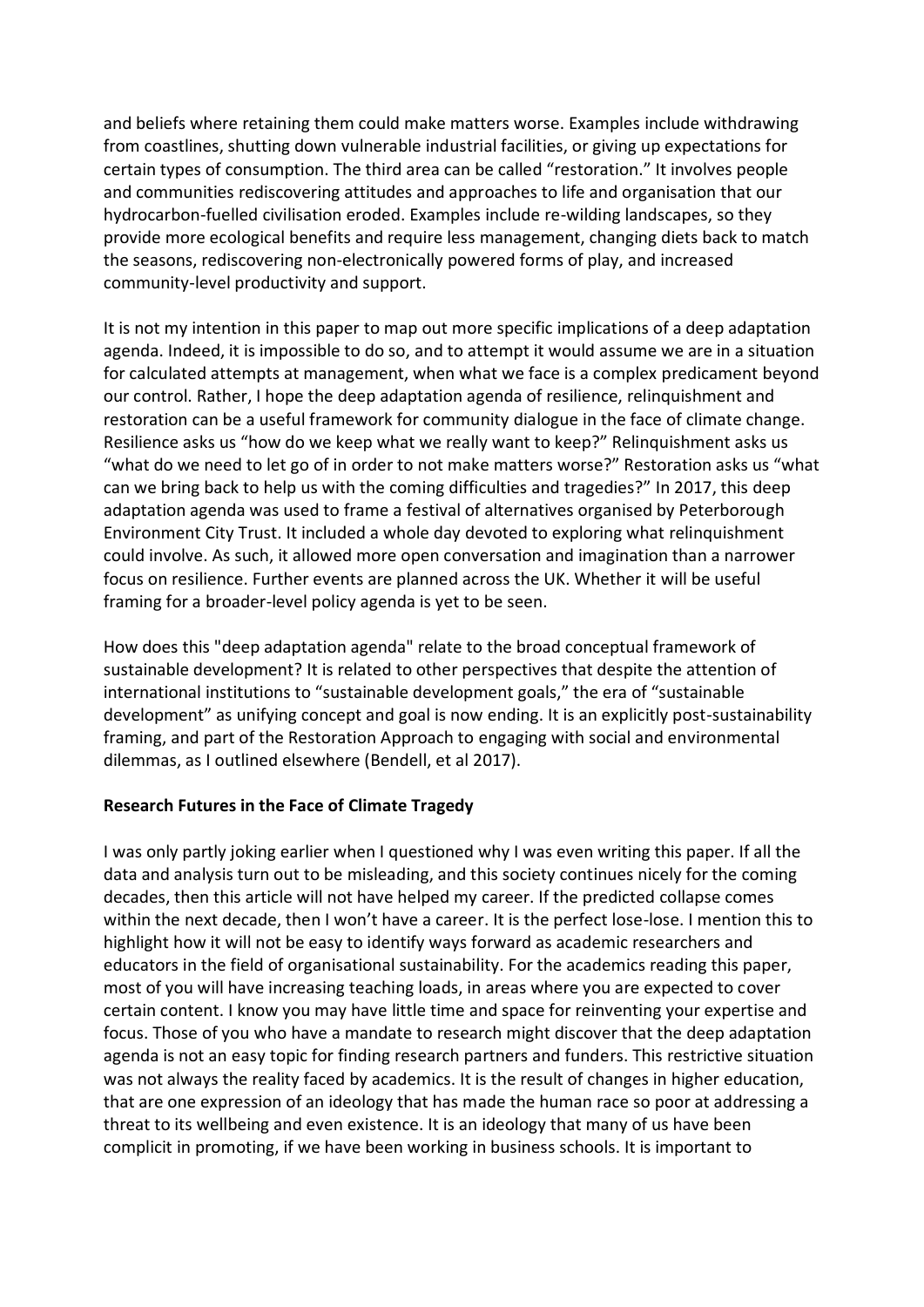recognise that complicity, before considering how to evolve our research in the face of the climate tragedy.

The West's response to environmental issues has been restricted by the dominance of neoliberal economics since the 1970s. That led to hyper-individualist, market fundamentalist, incremental and atomistic approaches. By hyper-individualist, I mean a focus on individual action as consumers, switching light bulbs or buying sustainable furniture, rather than promoting political action as engaged citizens. By market fundamentalist, I mean a focus on market mechanisms like the complex, costly and largely useless carbon cap and trade systems, rather than exploring what more government intervention could achieve. By incremental, I mean a focus on celebrating small steps forward such as a company publishing a sustainability report, rather than strategies designed for a speed and scale of change suggested by the science. By atomistic, I mean a focus on seeing climate action as a separate issue from the governance of markets, finance and banking, rather than exploring what kind of economic system could permit or enable sustainability.

This ideology has now influenced the workloads and priorities of academics in most universities, which restricts how we can respond to the climate tragedy. In my own case, I took an unpaid sabbatical, and writing this paper is one of the outcomes of that decision. We no longer have time for the career games of aiming to publish in top-ranked journals to impress our line managers or improve our CV for if we enter the job market. Nor do we have a need for the narrow specialisms that are required to publish in such journals. So, yes, I am suggesting that in order to let oneself evolve in response to the climate tragedy one may have to quit a job – and even a career. However, if one is prepared to do that, then one can engage with an employer and professional community from a new place of confidence.

If staying in academia, I recommend you begin to ask some questions of all that you research and teach. When reading others' research, I recommend asking: "How might these findings inform efforts for a more massive and urgent pursuit of resilience, relinquishment and restoration in the face of social collapse?" You may find that most of what you read offers little on that question, and, therefore, you no longer wish to engage with it. On one's own research, I recommend asking: "If I didn't believe in incremental incorporation of climate concerns into current organisations and systems, what might I want to know more about?" In answering that question, I recommend talking to non-specialists as much as people in your own field, so that you are able to talk more freely and consider all options.

In my own work, I stopped researching corporate sustainability. I learned about leadership and communications and began to research, teach and advise on these matters, in the political arena. I began to work on systems to enable re-localisation of economies and support for community development, particular those systems using local currencies. I sought to share that knowledge more widely, and therefore launched a free online course (The Money and Society Mass Open Online Course). I began to spend more time reading and talking about the climate tragedy and what I might do, or stop doing, with that in mind. This rethinking and repositioning is ongoing, but I can no longer work on subjects that do not have some relevance to deep adaptation. Looking ahead, I see the need and opportunity for more work at multiple levels. People will need more support to access information and networks for how to attempt a shift in their livelihoods and lifestyles. Existing approaches to living off-grid in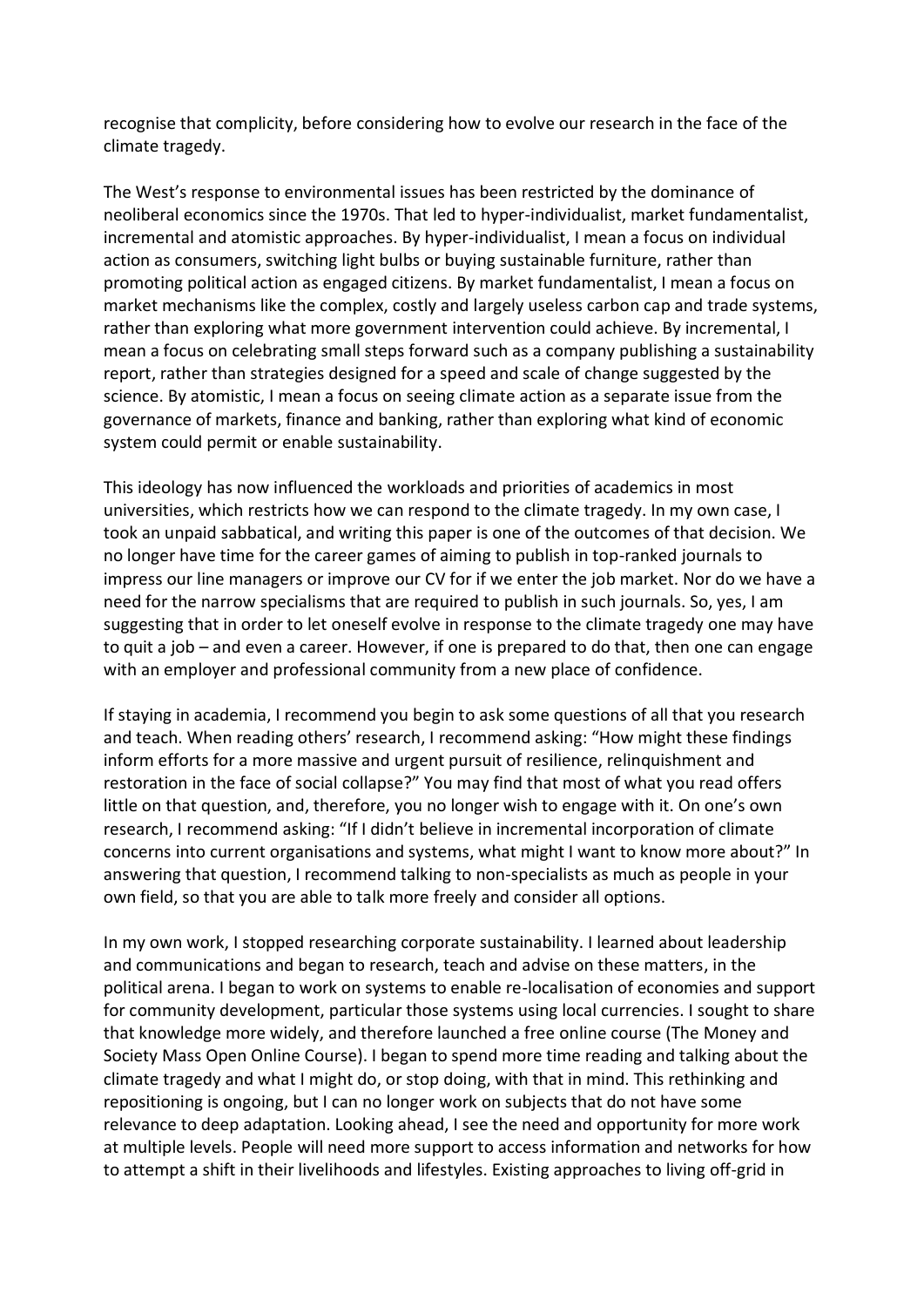intentional communities are useful to learn from, but this agenda needs to go further in asking questions like how small-scale production of drugs like aspirin is possible. Free online and inperson courses as well as support networks on self-sufficiency need to be scaled. Local governments will need similar support on how to develop the capabilities today that will help their local communities to collaborate, not fracture, during a collapse. For instance, they will need to roll out systems for productive cooperation between neighbours, such as product and service exchange platforms enabled by locally issued currency. At the international level, there is the need to work on how to responsibly address the wider fallout from collapsing societies (Harrington, 2016). These will be many, but obviously include the challenges of refugee support and the securing of dangerous industrial and nuclear sites at the moment of a societal collapse.

Other intellectual disciplines and traditions may be of interest support going forward. Human extinction and the topic of eschatology, or the end of the world, is something that has been discussed in various academic disciplines, as you might expect. In theology it has been widely discussed, while it also appears in literary theory as an interesting element to creative writing and in psychology during the 1980s as a phenomenon related to the threat of nuclear war. The field of psychology seems to be particularly relevant going forward.

Whatever we choose to work on in future will not be a simple calculation. It will be shaped by the emotional or psychological implications of this new awareness of a societal collapse being likely in our own lifetimes. I have explored some of these emotional issues and how they have been affecting my work choices, in a reflective essay on the spiritual implications of climate despair (Bendell, 2018). I recommend giving yourself time for such reflection and evolution, rather than rushing in to a new agenda of research or teaching. If you are a student, then I recommend sending your lecturers this paper and inviting a class discussion about these ideas. It is likely that those who are not embedded within the existing system will be the ones more able to lead this agenda.

I think it may be our vanity as academics to think that any one but academics and students read academic papers. Therefore, I have chosen to leave my recommendations for managers, policy makers and lay persons for another outlet.

# **Conclusions**

Since records began in 1850, seventeen of the eighteen hottest years have occurred since 2000. Important steps on climate mitigation and adaptation have been taken over the past decade. However, these steps could now be regarded as equivalent to walking up a landslide. If the landslide had not already begun, then quicker and bigger steps would get us to the top of where we want to be. Sadly, the latest climate data, emissions data and data on the spread of carbon-intensive lifestyles, show that the landslide has already begun. As the point of no return can't be fully known until after the event, ambitious work on reducing carbon emissions and extracting more from the air (naturally and synthetically) is more critical than ever. That must involve a new front of action on methane.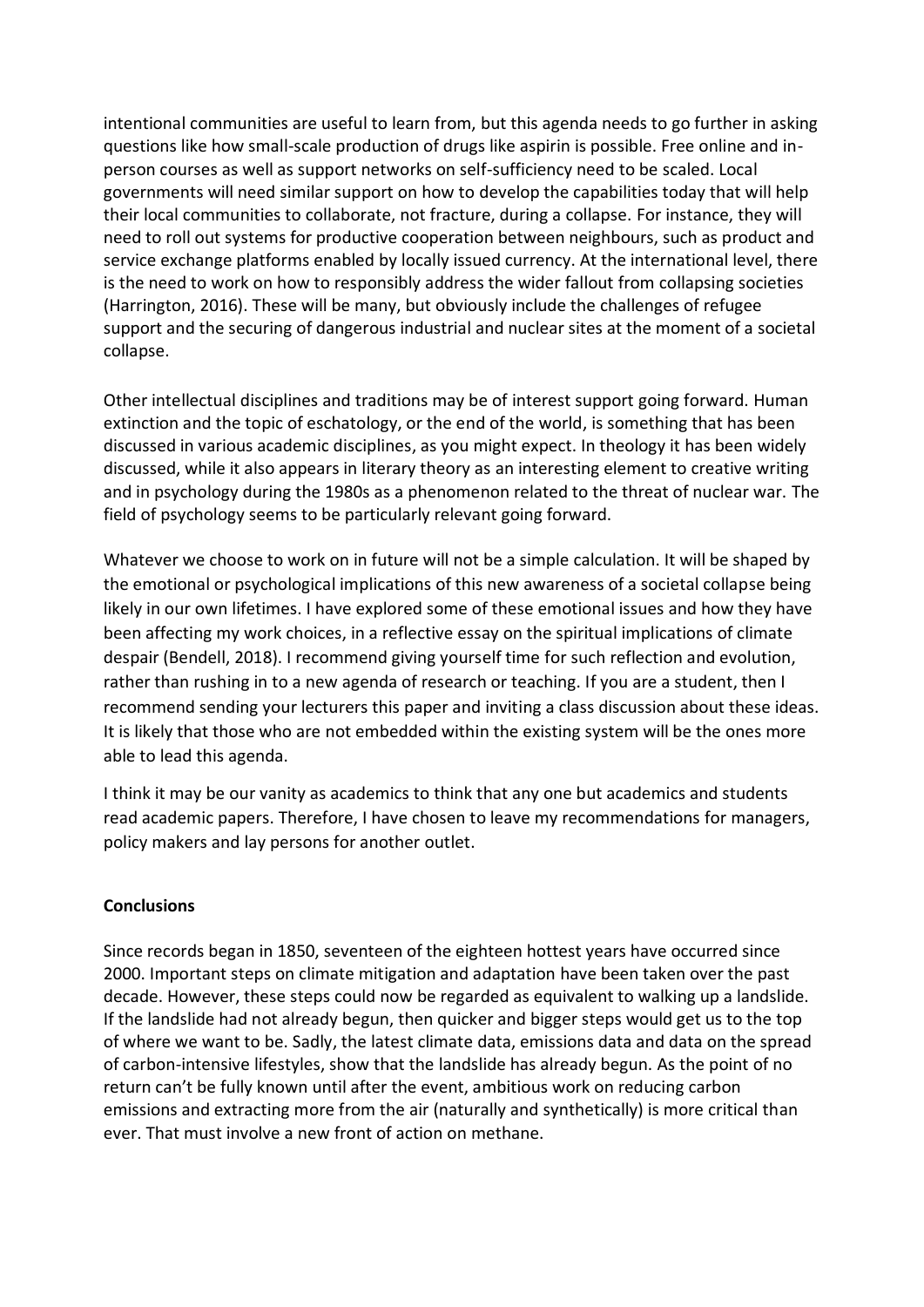Disruptive impacts from climate change are now inevitable. Geoengineering is likely to be ineffective or counter-productive. Therefore, the mainstream climate policy community now recognises the need to work much more on adaptation to the effects of climate change. That must now rapidly permeate the broader field of people engaged in sustainable development as practitioners, researchers and educators. In assessing how our approaches could evolve, we need to appreciate what kind of adaptation is possible. Recent research suggests that human societies will experience disruptions to their basic functioning within less than ten years due to climate stress. Such disruptions include increased levels of malnutrition, starvation, disease, civil conflict and war – and will not avoid affluent nations. This situation makes redundant the reformist approach to sustainable development and related fields of corporate sustainability that has underpinned the approach of many professionals (Bendell et al, 2017). Instead, a new approach which explores how to reduce harm and not make matters worse is important to develop. In support of that challenging, and ultimately personal process, understanding a deep adaptation agenda may be useful.

#### **References**

Aaron-Morrison et. al. (2017), "State of the climate in 2016", *Bulletin of the American Meteorological Society,* Vol. 98, No. 8, p.Si-S280

Ahmed, N. (2013), "Seven facts you need to know about the Arctic methane timebomb," *The Guardian,* 5 August. Available at[: https://www.theguardian.com/environment/earth-insight/2013/aug/05/7](https://www.theguardian.com/environment/earth-insight/2013/aug/05/7-facts-need-to-know-arctic-methane-time-bomb) [facts-need-to-know-arctic-methane-time-bomb](https://www.theguardian.com/environment/earth-insight/2013/aug/05/7-facts-need-to-know-arctic-methane-time-bomb) (accessed 24 March 2018)

American Psychology Association (2018), "The Road to Resilience." Available at: [www.apa.org/helpcenter/road-resilience.aspx](http://www.apa.org/helpcenter/road-resilience.aspx) (accessed 24 March 2018)

*Arctic News* (2018), "Warning Signs," 3 March. Available at: [https://arctic](https://arctic-news.blogspot.co.id/2018/03/warning-signs.html)[news.blogspot.co.id/2018/03/warning-signs.html](https://arctic-news.blogspot.co.id/2018/03/warning-signs.html) (accessed 24 March 2018)

Asay, M. (2013), "Americans Losing Faith In Technology, But Can't Break The Addiction," *Readwrite.com,* 12 September. Available at: [https://readwrite.com/2013/09/12/americans-losing](https://readwrite.com/2013/09/12/americans-losing-faith-in-technology-but-cant-break-the-addiction/)[faith-in-technology-but-cant-break-the-addiction/](https://readwrite.com/2013/09/12/americans-losing-faith-in-technology-but-cant-break-the-addiction/) (accessed 24 March 2018)

Banos Ruiz, I. (2017) "This apocalyptic is how kids are imagining our climate future," *DW.com.* Available at: [www.dw.com/en/this-apocalyptic-is-how-kids-are-imagining-our-climate-future/a-40847610](http://www.dw.com/en/this-apocalyptic-is-how-kids-are-imagining-our-climate-future/a-40847610) (accessed 24 March 2018)

Becker, E. (1973), *The Denial of Death,* Simon & Schuster, New York, NY.

Becker, R. (2017), "Why scare tactics won't stop climate change: Doomsday scenarios don't inspire action," *The Verge,* 11 July. Available at[: https://www.theverge.com/2017/7/11/15954106/doomsday](https://www.theverge.com/2017/7/11/15954106/doomsday-climate-science-apocalypse-new-york-magazine-response)[climate-science-apocalypse-new-york-magazine-response](https://www.theverge.com/2017/7/11/15954106/doomsday-climate-science-apocalypse-new-york-magazine-response) (accessed 24 March 2018)

Bendell, J. (2018), "After Climate Despair – One Tale Of What Can Emerge," *Jembendell.com*, 14 January. Available at: [https://jembendell.wordpress.com/2018/01/14/after-climate-despair-one-tale](https://jembendell.wordpress.com/2018/01/14/after-climate-despair-one-tale-of-what-can-emerge/)[of-what-can-emerge/](https://jembendell.wordpress.com/2018/01/14/after-climate-despair-one-tale-of-what-can-emerge/) (accessed 24 March 2018)

Bendell, J. and Lopatin, M. (2016), "Democracy Demands a Richer Britain," *Huffington Post,* 2 December. Available at: [http://www.huffingtonpost.co.uk/jem-bendell/democracy-demands-a](http://www.huffingtonpost.co.uk/jem-bendell/democracy-demands-a-riche_b_13348586.html)[riche\\_b\\_13348586.html](http://www.huffingtonpost.co.uk/jem-bendell/democracy-demands-a-riche_b_13348586.html) (accessed 24 March 2018)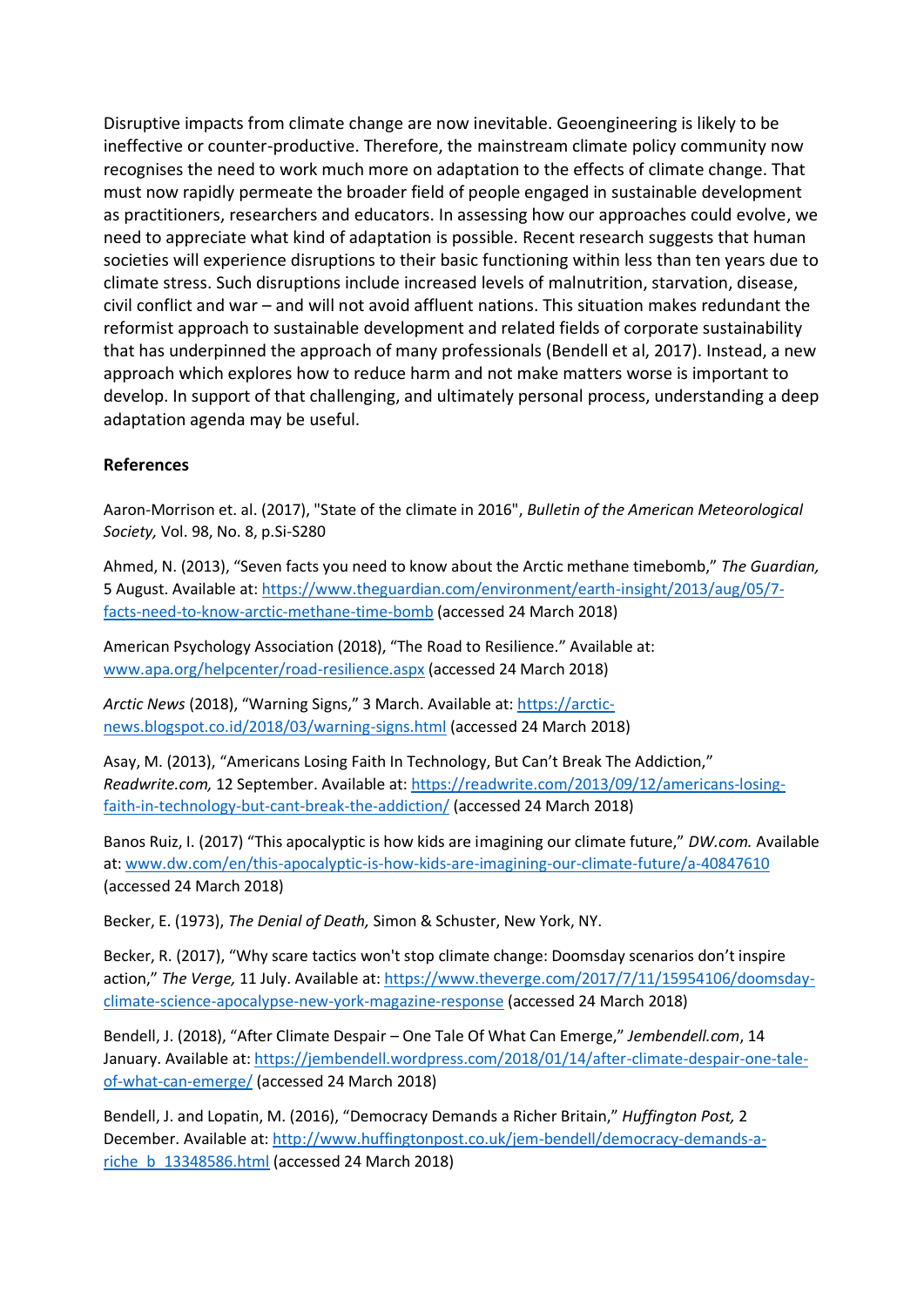Bendell, J., Sutherland, N. and Little, R. (2017), "Beyond unsustainable leadership: critical social theory for sustainable leadership", *Sustainability Accounting, Management and Policy Journal,* Vol. 8 Issue: 4, pp.418-444. Available at[: https://doi.org/10.1108/SAMPJ-08-2016-0048](https://doi.org/10.1108/SAMPJ-08-2016-0048) (accessed 24 March 2018)

Benson, M. and Craig, R. (2014), "The End of Sustainability," *Society and Natural Resources,* vol.27, pp.777-782

Bernhardt, A. (2018), "Bonds: How To Finance Climate Adaptation," *Brinknews.com,* 19 February. Available at:<http://www.brinknews.com/bonds-how-to-finance-climate-adaptation/> (accessed 24 March 2018)

Brand, F. S., and Jax, K. (2007), "Focusing the meaning(s) of resilience: resilience as a descriptive concept and a boundary object." *Ecology and Society,* vol.12, issue 1, p.23. Available at: <http://www.ecologyandsociety.org/vol12/iss1/art23/> (accessed 24 March 2018)

Brand, U., Blarney, N., Garbelli, C., et al. (2016), "Methane Hydrate: Killer cause of Earth's greatest mass extinction." *Palaeoworld,* vol.25, issue 4, pp.496-507.

Britten, G. L., Dowd, M. and Worm, B. (2015), "Changing recruitment capacity in global fish stocks," *Proceedings of the National Academy of Sciences*. Published ahead of print December 14, 2015. Available at: [www.pnas.org/content/early/2015/12/09/1504709112](http://www.pnas.org/content/early/2015/12/09/1504709112) (accessed 24 March 2018)

Brysse, K., Reskes, N., O'Reilly, J. and Oppenheimer, M. (2013), "Climate change prediction: Erring on the side of least drama?" *Global Environmental Change,* Volume 23, Issue 1, pp.327-337. Available at: <https://www.sciencedirect.com/science/article/pii/S0959378012001215> (accessed 24 March 2018).

Canadell, P., Le Quéré, C., Peters, G., Andrew, R., Jackson, R. and Haverd, V. (2017), "Global Carbon Budget 2017", *Globalcarbonproject.org*. Available at: <http://www.globalcarbonproject.org/carbonbudget/index.htm> (accessed 24 March 2018).

Clément, V. and J. Rivera (2016) From Adaptation to Transformation: An Extended Research Agenda for Organizational Resilience to Adversity in the Natural Environment, *Organisation and Environment*, Volume: 30 issue: 4, page(s): 346-365

Climate Action Programme (2018), "\$1 billion of new funding announced for climate adaptation projects," *Climateactionprogramme.org*, 2 March. Available at: [http://www.climateactionprogramme.org/news/1-billion-of-new-funding-announced-for-climate](http://www.climateactionprogramme.org/news/1-billion-of-new-funding-announced-for-climate-adaptation-projects)[adaptation-projects](http://www.climateactionprogramme.org/news/1-billion-of-new-funding-announced-for-climate-adaptation-projects) (accessed 24 March 2018).

Cohen, D. A. (2017), "The Power and Peril of 'Climate Disaster Porn'," *New Republic,* 11 July. Available at:<https://newrepublic.com/article/143788/power-peril-climate-disaster-porn> (accessed 24 March 2018).

de Sousa Fragoso, R.M., C.J. de Almeida Noéme (2018) Economic effects of climate change on the Mediterranean's irrigated agriculture, Sustainability Accounting, Management and Policy Journal, Volume: 9 Issue: 2, 2018

European Commission Joint Research Centre (2018), "Climate change promotes the spread of mosquito and tick-borne viruses." *ScienceDaily,* 16 March. Available at: [www.sciencedaily.com/releases/2018/03/180316111311.htm](http://www.sciencedaily.com/releases/2018/03/180316111311.htm) (accessed 24 March 2018).

Eisenstein, C. (2013), *The More Beautiful World Our Hearts Know Is Possible,* North Atlantic Books, Berkeley, California.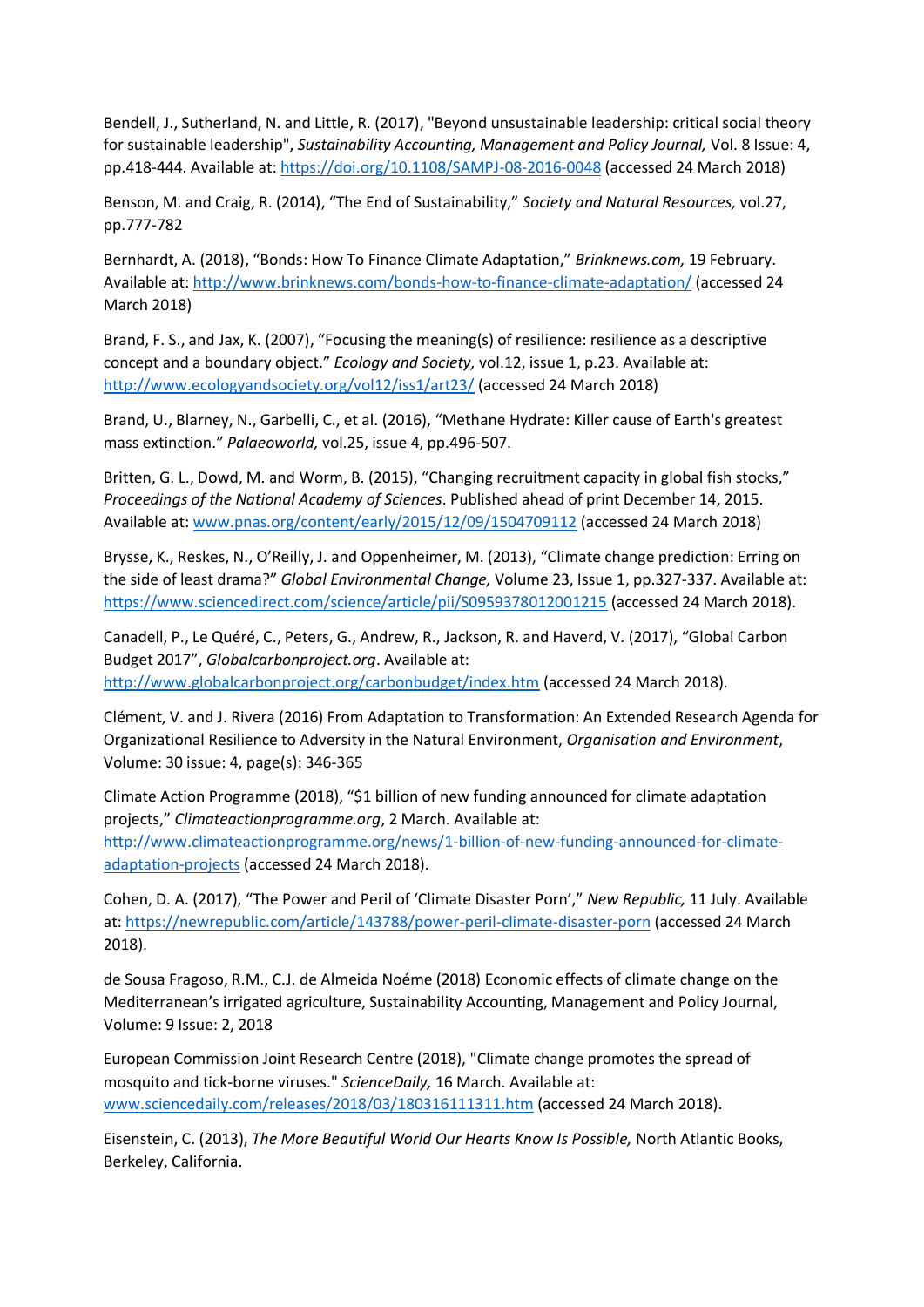Eisenstein, C. (2018 forthcoming), *Climate - A New Story,* North Atlantic Books, Berkeley, California.

Flannery, T. (2015) *Atmosphere of Hope: Searching for Solutions to the Climate Crisis.* Atlantic Monthly Press, New York, NY. p. 41.

Food and Agriculture Organisation (2018), "Disasters causing billions in agricultural losses, with drought leading the way," Press Release, 15 March.

Foster, J. (2015), *After Sustainability*. Earthscan/Routledge, Abingdon.

Gosling, J. (2016), "Will we know what counts as good leadership if 'Things Fall Apart?' Questions prompted by Chinua Achebe's novel," *Leadership,* vol.13, Issue 1, pp.35-47.

Gosling, J. and Case, P. (2013) "Social dreaming and ecocentric ethics: Sources of non-rational insight in the face of climate change catastrophe," *Organization,* vol.20, issue 5, pp.705-721.

Greenberg, J., Solomon, S. and Pyszczynski, T. (2015), *The Worm at the Core: On the Role of Death in Life.* Random House.

Greiner, J.T., McGlathery, K.J,, Gunnell, J., and McKee, B.A. (2013), "Seagrass Restoration Enhances 'Blue Carbon' Sequestration in Coastal Waters." *PLoS ONE,* vol. 8, issue 8: e72469. Available at: <http://journals.plos.org/plosone/article?id=10.1371/journal.pone.0072469> (accessed 24 March 2018).

Hamilton, C. (2010), *Requiem for a Species*, Earthscan, London.

Hamilton, C. et al. (eds.) (2015), *The Anthropocene and the Global Environmental Crisis*, Routledge, Abingdon.

Hansen, J.E. (2007), "Scientific reticence and sea level rise," *Environmental Research Letters,* Volume 2, Number 2. Available at:<http://iopscience.iop.org/article/10.1088/1748-9326/2/2/024002> (accessed 24 March 2018).

Harrington, C. (2016) The Ends of the World: International Relations and the Anthropocene, *Millennium: Journal of International Studies*, Volume: 44 issue: 3, page(s): 478-498

Hawken, P. and Wilkinson, K. (2017), *Drawdown,* Penguin Books.

Herring, S.C., Christidis, N., Hoell, A., Kossin, J.P., Schreck III, C.J., and Stott, P.A. (2018), "Explaining Extreme Events of 2016 from a Climate Perspective," *Special Supplement to the Bulletin of the American Meteorological Society,* Vol. 99, No. 1.

Hill, J.S. (2017), "Global Attitudes To Climate Change Risks Show Increasing Concern," *Cleantechnica,* 29 May. Available at: [https://cleantechnica.com/2017/05/29/global-attitudes-climate-change-risks-show](https://cleantechnica.com/2017/05/29/global-attitudes-climate-change-risks-show-increasing-concern)[increasing-concern](https://cleantechnica.com/2017/05/29/global-attitudes-climate-change-risks-show-increasing-concern) (accessed 24 March 2018).

Howard et. al. (2017), "CO2 released by carbonate sediment production in some coastal areas may offset the benefits of seagrass 'Blue Carbon' storage," *Limnology and Oceanography,* vol.63, issue 1, pp.160-172.

Ipsos MORI (2017), Tweet on 7 December. Available at: <https://mobile.twitter.com/IpsosMORI/status/938492368659116033> (accessed 24 March 2018).

Jamieson, D. (2014), *Reason in a Dark Time,* Oxford University Press, Oxford.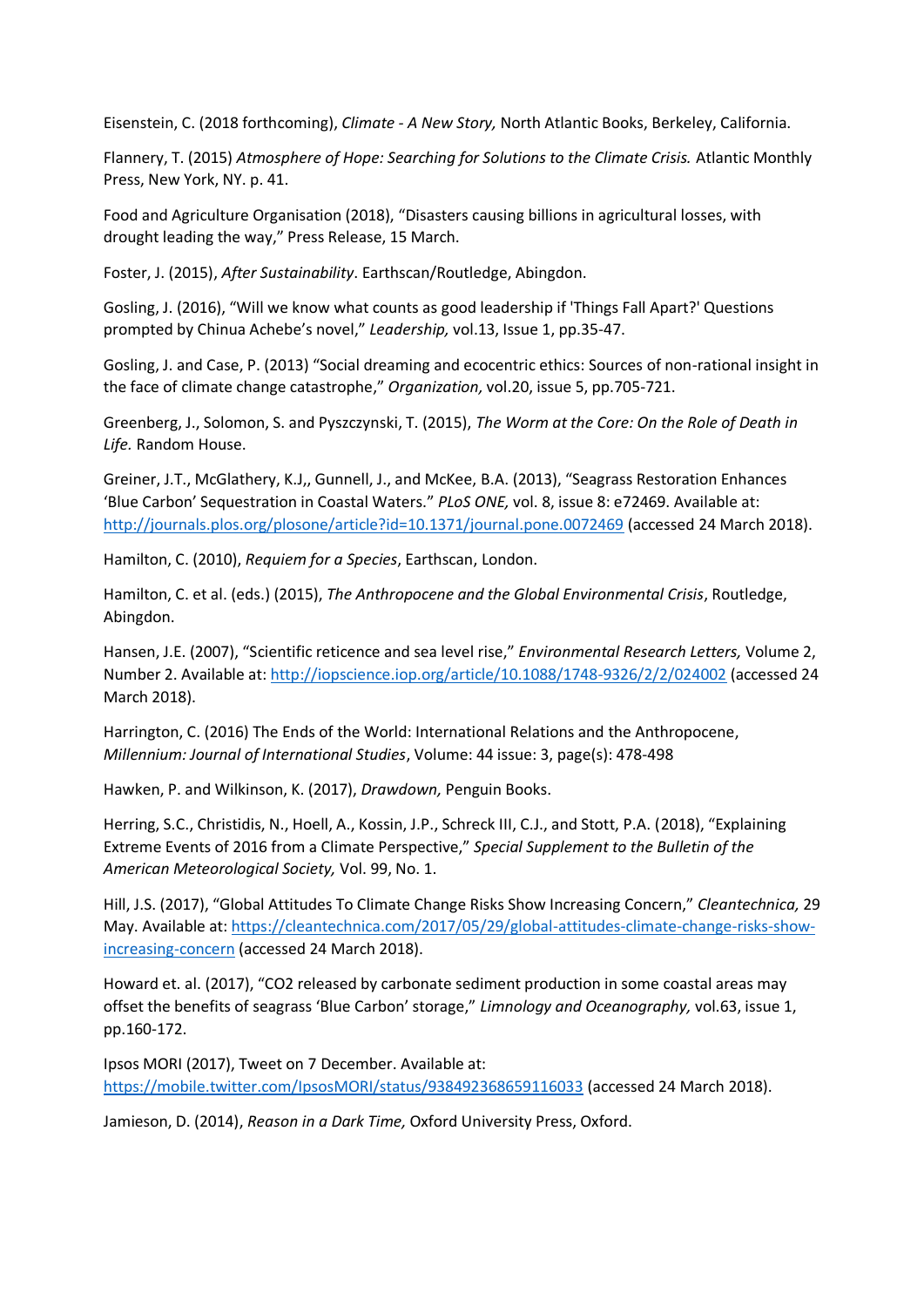JPL/PO.DAAC (2018), "Key Indicators: Global Mean Sea Level," *NASA.gov.* Available at: <https://sealevel.nasa.gov/understanding-sea-level/key-indicators/global-mean-sea-level> (accessed 17 March 2018).

Kahn, B. (2017), "The Arctic Has Been Crazy Warm All Year. This Is What It Means for Sea Ice," *Climate Central,* 6 July. Available at: [www.climatecentral.org/news/arctic-crazy-warm-sea-ice-21599](http://www.climatecentral.org/news/arctic-crazy-warm-sea-ice-21599) (accessed 24 March 2018).

Keenan, T.F., Prentice, I.C., Canadell, J.G., Williams, C.G., Wang, H., Raupach, M. and Collatz, G.J. (2016), "Recent pause in the growth rate of atmospheric CO2 due to enhanced terrestrial carbon uptake," *Nature Communications,* Volume 7, Article number: 13428.

Keller, D.P., Feng, E.Y. and Oschlies, A. (2014), "Potential climate engineering effectiveness and side effects during a high carbon dioxide-emission scenario," *Nature Communications,* vol. 5. Available at: <https://www.nature.com/articles/ncomms4304> (accessed 24 March 2018).

Knoblauch, C., Beer, C., Liebner, S., Grigoriev, M.N. and Pfeiffer, E.-M. (2018), "Methane Production as Key to the Greenhouse Gas Budget of Thawing Permafrost," *Nature Climate Change,* 19 March. Available at:<http://www.nature.com/articles/s41558-018-0095-z> (accessed 24 March 2018).

Lear, J. (2008), *Radical Hope: Ethics in the Face of Cultural Devastation,* Harvard University Press, Boston, Mass.

Lee, H. (2014) "Alarming new study makes today's climate change more comparable to Earth's worst mass extinction," *Skeptical Science,* 2 April. Available at[: https://skepticalscience.com/Lee](https://skepticalscience.com/Lee-commentary-on-Burgess-et-al-PNAS-Permian-Dating.html)[commentary-on-Burgess-et-al-PNAS-Permian-Dating.html](https://skepticalscience.com/Lee-commentary-on-Burgess-et-al-PNAS-Permian-Dating.html) (accessed 24 March 2018).

Lynch, T. (2017), "Why Hope Is Dangerous When It Comes to Climate Change: Global warming discussions need apocalyptic thinking," *Slate,* 25 July. Available at: www.slate.com/Arcticles/technology/future\_tense/2017/07/why\_climate\_change\_discussions\_need [apocalyptic\\_thinking.html](http://www.slate.com/Arcticles/technology/future_tense/2017/07/why_climate_change_discussions_need_apocalyptic_thinking.html) (accessed 24 March 2018).

Lesnikowski, A.C., J.D. Ford, L. Berrang-Ford, M. Barrera, J. Heymann (2015) How are we adapting to climate change? A global assessment, *Mitigation and Adaptation Strategies for Global Change*, February 2015, Volume 20, Issue 2, pp 277–293

Machmuller, M.B, Kramer, M.G., Cyle, T.K, Hill, N., Hancock, D. and Thompson, A. (2015), "Emerging land use practices rapidly increase soil organic matter", *Nature Communications*, vol. 6, Article number: 6995

Macpherson, G. (2016), "Climate Change Summary and Update," *Guymcpherson.com,* 2 August. Available at:<https://guymcpherson.com/climate-chaos/climate-change-summary-and-update/> (accessed 24 March 2018).

Malmquist, D. (2018), "Researchers issue first-annual sea-level report cards," *Phys.org,* 12 March. <https://m.phys.org/news/2018-03-issue-first-annual-sea-level-cards.html> (accessed 24 March 2018).

Marshall, G. (2014), *Don't Even Think About It: Why Our Brains Are Wired to Ignore Climate Change,* Bloomsbury USA, New York, NY.

Mathesius, S., Hofmann, M., Caldeira, K. and Schellnhuber, H.J. (2015), "Long-term response of oceans to CO2 removal from the atmosphere," *Nature Climate Change,* volume 5, pp.1107–1113. Available at: [www.nature.com/articles/nclimate2729](http://www.nature.com/articles/nclimate2729) (accessed 24 March 2018).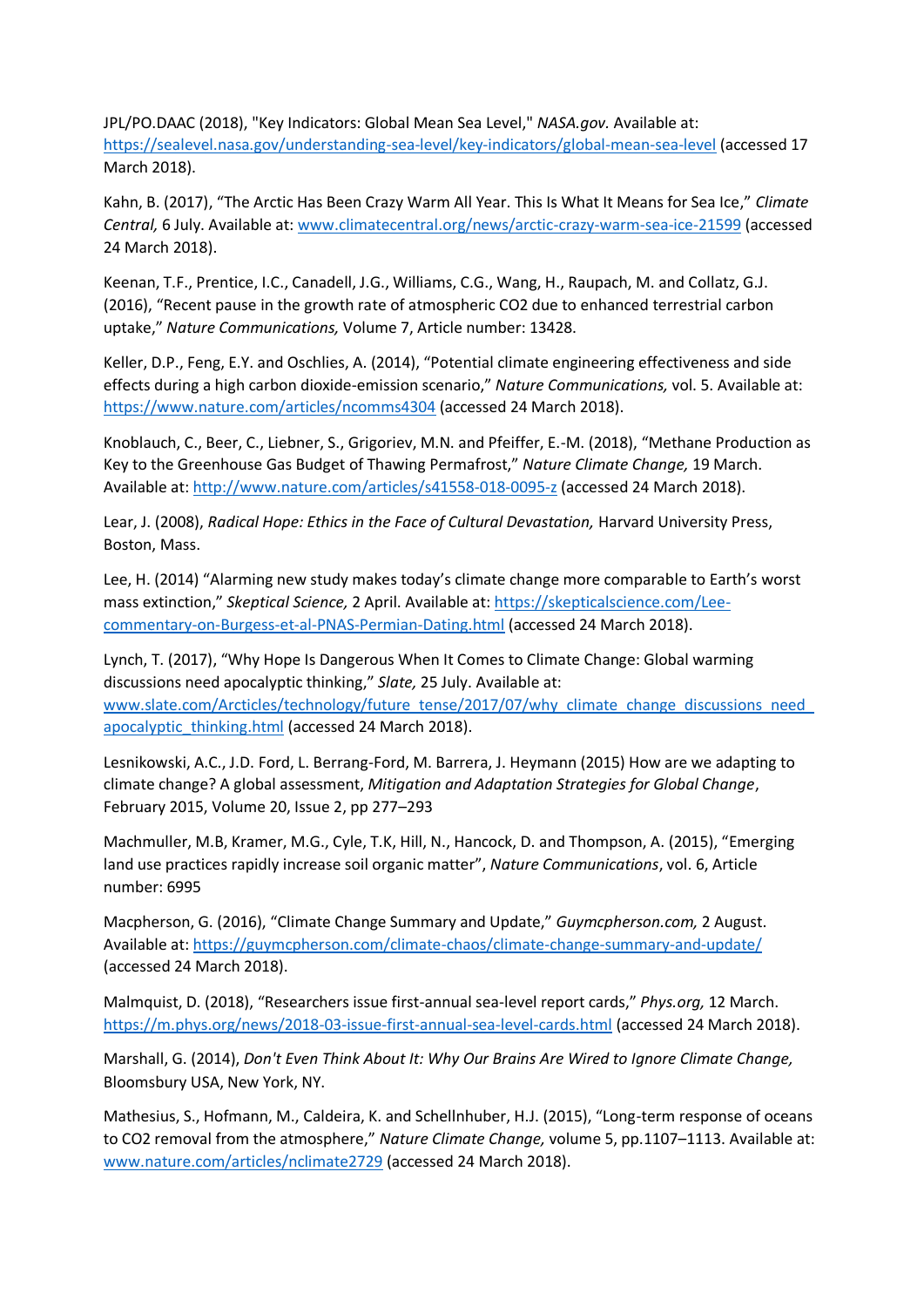Matousek, M. (2008), *When You Are Falling, Dive: Lessons in the Art of Living*, Bloomsbury USA, New York, NY.

McDonald, R.I, Chai, H.Y. and Newell, B.R. (2015), "Personal experience and the 'psychological distance' of climate change: An integrative review," *Journal of Environmental Psychology,* vol. 44, pp.109-118

Mohanty et. al. (2012), "Rice and climate change: significance for food security and vulnerability", International Rice Research Institute, *CCAFS Working Paper 23*. CGIAR Research Program on Climate Change, Agriculture and Food Security.

Mulgan, T. (2011), *Ethics for a Broken World,* Acumen, Durham.

Naresh Kumar et. al. (2014), "Vulnerability of wheat production to climate change in India", *Climate Research,* vol.59, issue 3, pp.173-187

NASA (2018), "Greenland Ice Loss 2002-2016", *NASA.gov*. Available at: <https://grace.jpl.nasa.gov/resources/30> (accessed 17 March 2018)

NASA/GISS (2018), "Vital Signs: Global Temperature", *NASA.gov*. Available at: <https://climate.nasa.gov/vital-signs/global-temperature> (accessed 17 March 2018)

Neumann, B., Vafeidis, A.T., Zimmermann, J., and Nicholls, R.J. (2015), "Future Coastal Population Growth and Exposure to Sea-Level Rise and Coastal Flooding - A Global Assessment," *PLoS One,* Vol. 10, Issue 3.

NSIDC/NASA (2018), "Vital Signs: Arctic Sea Ice", *NASA.gov.* Available at: [https://climate.nasa.gov/vital](https://climate.nasa.gov/vital-signs/arctic-sea-ice)[signs/arctic-sea-ice](https://climate.nasa.gov/vital-signs/arctic-sea-ice) (accessed 17 March 2018)

Orsato, R. J., J. G. Ferraz de Campos, S.R. Barakat (2018) Social Learning for Anticipatory Adaptation to Climate Change: Evidence From a Community of Practice, Organization & Environment, *Organisation and Environment.* 

Pearce, F. (2013), "World won't cool without geoengineering, warns report," *New Scientist,* 25 September. Available at: [https://www.newscientist.com/article/dn24261-world-wont-cool-without](https://www.newscientist.com/article/dn24261-world-wont-cool-without-geoengineering-warns-report#.UkMIHYYqhng)[geoengineering-warns-report#.UkMIHYYqhng](https://www.newscientist.com/article/dn24261-world-wont-cool-without-geoengineering-warns-report#.UkMIHYYqhng) (accessed 24 March 2018).

*Phys.org* (2018), "The sorry state of Earth's species, in numbers," 16 March. Available at: <https://phys.org/news/2018-03-state-earth-species.html> (accessed 24 March 2018).

Pidcock, R. (2013) "Carbon briefing: Making sense of the IPCC's new carbon budget," *Carbonbrief.org,* 23 October. Available at[: https://www.carbonbrief.org/carbon-briefing-making-sense-of-the-ipccs](https://www.carbonbrief.org/carbon-briefing-making-sense-of-the-ipccs-new-carbon-budget)[new-carbon-budget](https://www.carbonbrief.org/carbon-briefing-making-sense-of-the-ipccs-new-carbon-budget) (accessed 24 March 2018).

Pistone, K., Eisenman, I. and Ramanathan V. (2014), "Observational determination of albedo decrease caused by vanishing Arctic sea ice," *Proceedings of the National Academy of Sciences of the United States of America,* vol. 111, pp.3322-3326.

Rigaud, K. K., de Sherbinin, A., Jones, B., Bergmann, J., Clement, V., Ober, K., Schewe, J., Adamo, S., McCusker, B., Heuser, S. and Midgley, A. (2018), "Groundswell : Preparing for Internal Climate Migration." World Bank, Washington, DC. Available at:

<https://openknowledge.worldbank.org/handle/10986/29461> (accessed 24 March 2018).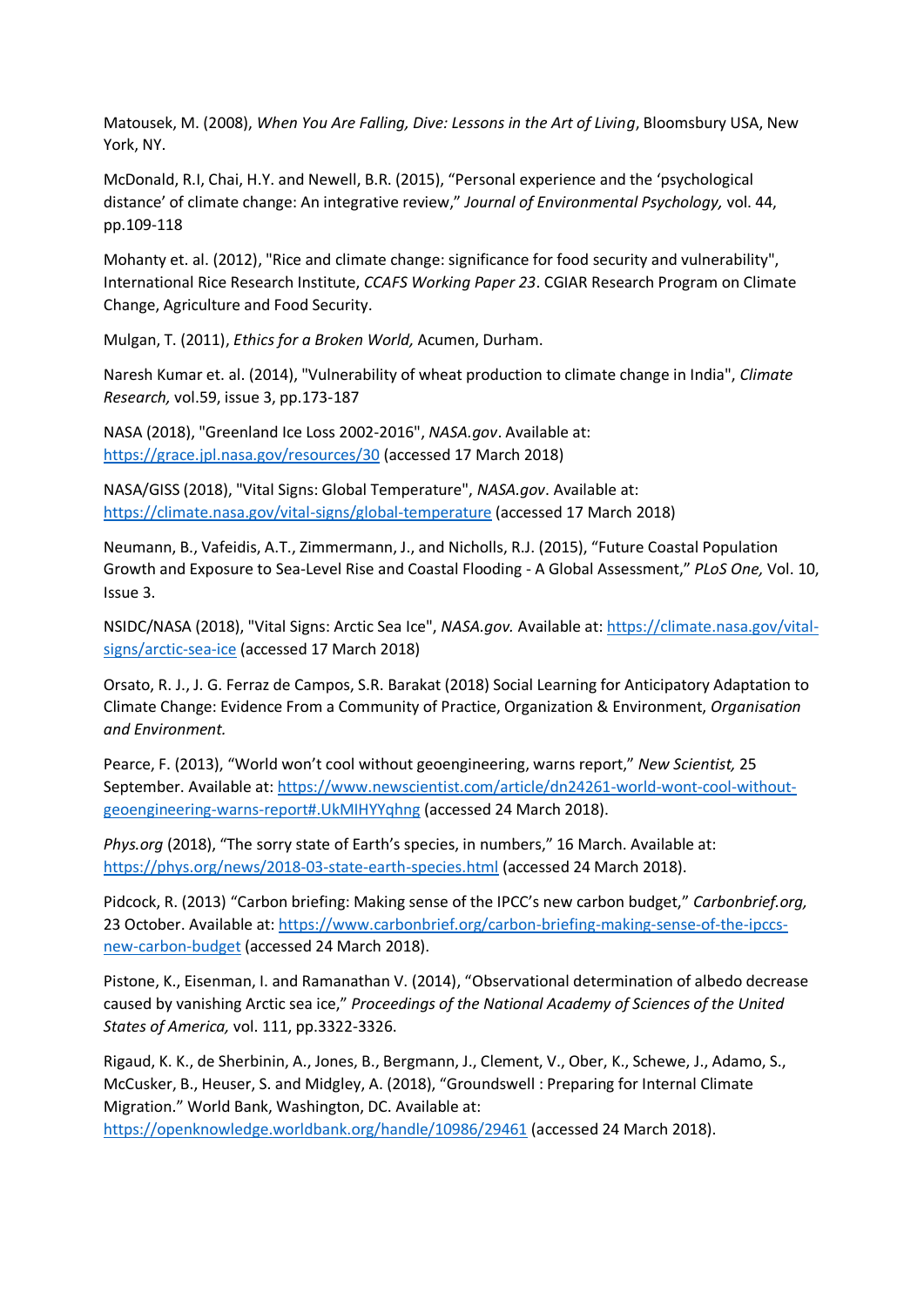Rogers et. al. (2017), "Fisheries productivity under progressive coral reef degradation", *Journal of Applied Ecology*, 10.1111/1365-2664.13051

Ruppel, C. D. and Kessler, J. D. (2017), "The interaction of climate change and methane hydrates," *Review of Geophysics,* Volume 55, Issue 1, pp.126-168. Available at: <https://agupubs.onlinelibrary.wiley.com/doi/full/10.1002/2016RG000534> (accessed 24 March 2018)

Saunois et al (2016), "The global methane budget 2000–2012," *Earth System Scientific Data,* vol. 8, pp.697–751. Available at: [www.earth-syst-sci-data.net/8/697/2016/](http://www.earth-syst-sci-data.net/8/697/2016/) (accessed 24 March 2018).

Schmidt, J. (2000), *Disciplined Minds - A Critical Look at Salaried Professionals and the Soul-Battering System that Shapes their Lives,* Rowman & Littlefield, pp.293

Schuur et. al. (2015), "Expert assessment of vulnerability of permafrost carbon to climate change", *Climatic Change,* Volume 119, Issue 2, pp.359–374

Shakhova et. al. (2010), "Extensive Methane Venting to the Atmosphere from Sediments of the East Siberian Arctic Shelf", *Science, New Series,* Vol. 327, No. 5970 (Mar. 5, 2010), pp.1246-1250

Singh, H., Harmeling, S. and Rai, S. C. (2016), "Global Goal on Adaptation: From Concept to Practice." A report written on behalf of CARE International, ActionAid, and WWF. Available at: [http://careclimatechange.org/wp-content/uploads/2016/11/Global-Goal-on-Adaptation-From-](http://careclimatechange.org/wp-content/uploads/2016/11/Global-Goal-on-Adaptation-From-Concept-to-Practice-v2-DesktopPrint-NoCrops.pdf)[Concept-to-Practice-v2-DesktopPrint-NoCrops.pdf](http://careclimatechange.org/wp-content/uploads/2016/11/Global-Goal-on-Adaptation-From-Concept-to-Practice-v2-DesktopPrint-NoCrops.pdf) (accessed 24 March 2018).

Steffen, A. (2017), Tweet on 10 July. Available at: <https://twitter.com/AlexSteffen/status/884262230279176193> (accessed 24 March 2018).

Stockholm Resilience Centre (2015) "What is Resilience?". Available at: [www.stockholmresilience.org/research/research-news/2015-02-19-what-is-resilience.html](http://www.stockholmresilience.org/research/research-news/2015-02-19-what-is-resilience.html) (accessed 24 March 2018).

Stokes, B. (2017), "Global Publics More Upbeat About the Economy, But many are pessimistic about children's future," *Pew Global*, 5 June. Available at: [www.pewglobal.org/2017/06/05/global-publics](http://www.pewglobal.org/2017/06/05/global-publics-more-upbeat-about-the-economy/)[more-upbeat-about-the-economy/](http://www.pewglobal.org/2017/06/05/global-publics-more-upbeat-about-the-economy/) (accessed 24 March 2018).

Temby, O., J. Sandall, R. Cooksey, G. M. Hickey (2016) Examining the Role of Trust and Informal Communication on Mutual Learning in Government, The Case of Climate Change Policy in New York, *Organization & Environment*, vol. 30, 1: pp. 71-97.

*The Arctic* (2017), "Underwater permafrost on the Arctic shelf melting faster than expected," 9 August. Available at:<https://arctic.ru/climate/20170809/655109.html> (accessed 24 March 2018).

*The Conversation* (2017), "Fossil Fuel Emissions Hit Record High After Unexpected Growth – Global Carbon Budget 2017," 13 November. Available at: [https://theconversation.com/fossil-fuel-emissions](https://theconversation.com/fossil-fuel-emissions-hit-record-high-after-unexpected-growth-global-carbon-budget-2017-87248)[hit-record-high-after-unexpected-growth-global-carbon-budget-2017-87248](https://theconversation.com/fossil-fuel-emissions-hit-record-high-after-unexpected-growth-global-carbon-budget-2017-87248) (accessed 24 March 2018).

Wadhams, P. (2016) A *Farewell to Ice,* Oxford University Press, Oxford.

Wadhams, P. (2018), "Saving the world with carbon dioxide removal," *Washington Post,* 8 January. Available at: [https://www.washingtonpost.com/news/theworldpost/wp/2018/01/08/carbon](https://www.washingtonpost.com/news/theworldpost/wp/2018/01/08/carbon-emissions/?utm_term=.308256f2236c)[emissions/?utm\\_term=.308256f2236c](https://www.washingtonpost.com/news/theworldpost/wp/2018/01/08/carbon-emissions/?utm_term=.308256f2236c) (accessed 24 March 2018).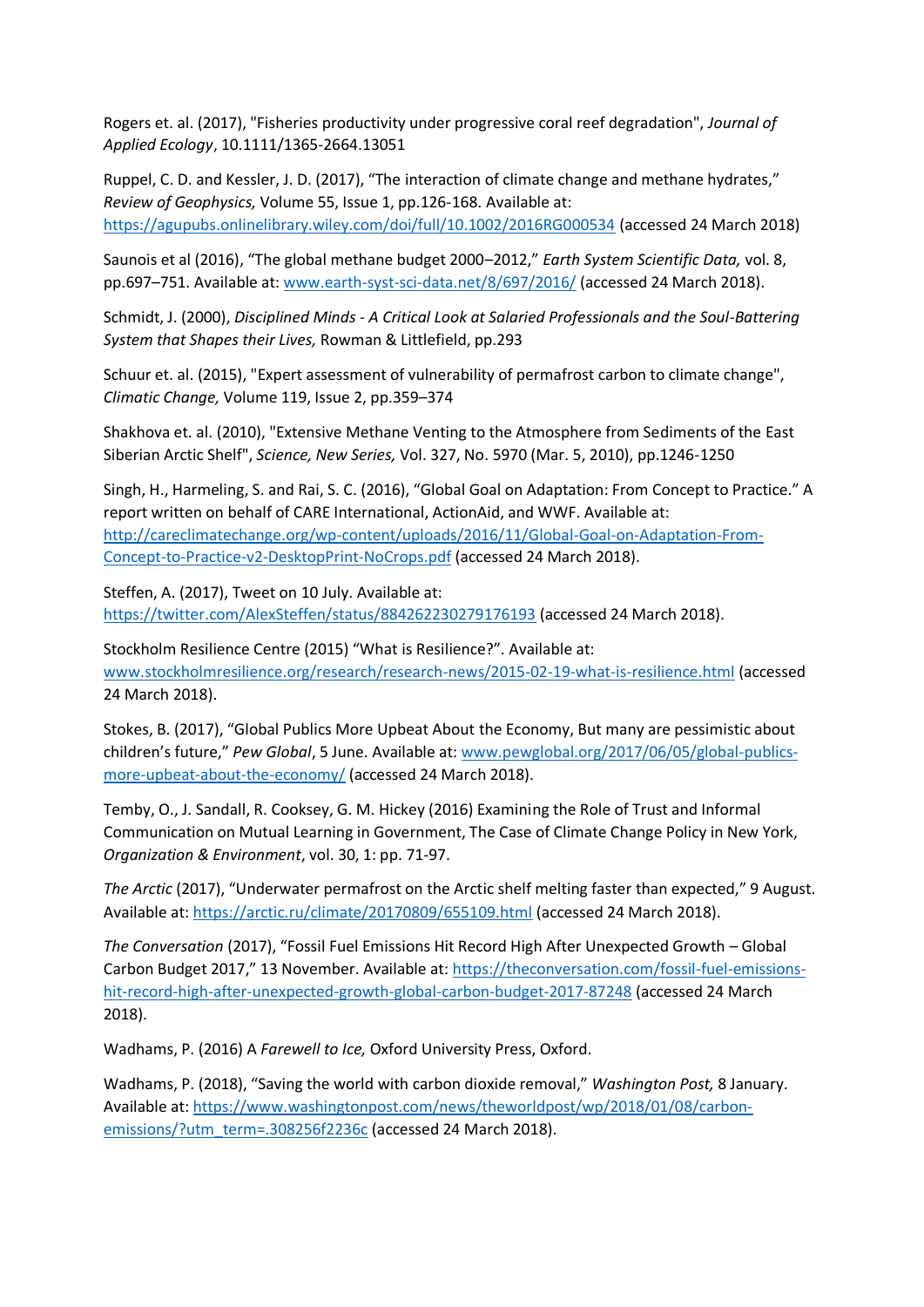Wallace-Wells, D. (2017), "The Uninhabitable Earth: Famine, economic collapse, a sun that cooks us: What climate change could wreak — sooner than you think," *New York Magazine,* 9 July. <http://nymag.com/daily/intelligencer/2017/07/climate-change-earth-too-hot-for-humans.html> (accessed 24 March 2018).

Warren, R., Price, J., VanDerWal, J., Cornelius, S., Sohl, H. (2018), "The implications of the United Nations Paris Agreement on Climate Change for Globally Significant Biodiversity Areas", *Climatic Change,* 2018.

Wasdell, D. (2015), "Climate Dynamics: Facing the Harsh Realities of Now." Available at: <http://www.apollo-gaia.org/Harsh%20Realities.pdf> (accessed 24 March 2018).

Watts, J. (2018), "Arctic warming: scientists alarmed by 'crazy' temperature rises," *The Guardian,* 27 February. Available at[: https://www.theguardian.com/environment/2018/feb/27/arctic-warming](https://www.theguardian.com/environment/2018/feb/27/arctic-warming-scientists-alarmed-by-crazy-temperature-rises)[scientists-alarmed-by-crazy-temperature-rises](https://www.theguardian.com/environment/2018/feb/27/arctic-warming-scientists-alarmed-by-crazy-temperature-rises) (accessed 24 March 2018).

Wiebe et. al. (2015), "Climate change impacts on agriculture in 2050 under a range of plausible socioeconomic and emissions scenarios", *Environmental Research Letters,* Volume 10, Number 8.

Williams, T. (2018), "Adapt or Die: How Climate Funders Are Falling Short on a Key Challenge," *Insidephilanthropy.com,* 15 February. Available at:

[https://www.insidephilanthropy.com/home/2018/2/15/climate-adaptation-field-faces-large-gap-in](https://www.insidephilanthropy.com/home/2018/2/15/climate-adaptation-field-faces-large-gap-in-action-and-funding)[action-and-funding](https://www.insidephilanthropy.com/home/2018/2/15/climate-adaptation-field-faces-large-gap-in-action-and-funding) (accessed 24 March 2018).

Woosley, R.J., Millero, F.J. and Wanninkhof, R. (2016), "Rapid anthropogenic changes in CO2 and pH in the Atlantic Ocean: 2003–2014," *Global Biogeochemical Studies,* vol.30, issue 1, pp.70-90. Available at: <https://agupubs.onlinelibrary.wiley.com/doi/abs/10.1002/2015GB005248> (accessed 24 March 2018).

World Values Survey (2016), "Findings and Insights." Available at: <http://www.worldvaluessurvey.org/WVSContents.jsp> (accessed 24 March 2018).

Zhang et. al. (2016), "Economic impacts of climate change on agriculture: The importance of additional climatic variables other than temperature and precipitation", *Journal of Environmental Economics and Management,* Volume 83, pp.8-31.

#### **Letter to the Editor of SAMPJ, Professor Carol Adams, from Professor Jem Bendell, 27th July 2018.**

#### *Dear Professor Adams,*

*It is an odd situation to be in as a writer, but I feel compassion for anyone reading my Deep Adaptation article on the inevitability of near term social collapse due to climate chaos! I am especially grateful for anyone taking the time to analyse it in depth and provide feedback. So, I am grateful to you arranging that and the reviewers for providing their feedback. Some of the feedback, particularly recommendations for a better introduction, were helpful. However, I am unable to work with their main requests for revisions, as they are, I believe, either impossible or inappropriate, as I will seek to explain.* 

*I agree with Professor Rob Gray that "The journal's constant exploration of new and challenging perspectives on how accountability and sustainability might play out in organisations ensures a stimulating source of articles, experiences and ideas." It is why I was pleased to guest edit an issue last year and bring critical perspectives on leadership to its readership. However, the topic of inevitable collapse from climate change is so challenging it is not surprising it didn't find support from the anonymous peer reviewers.*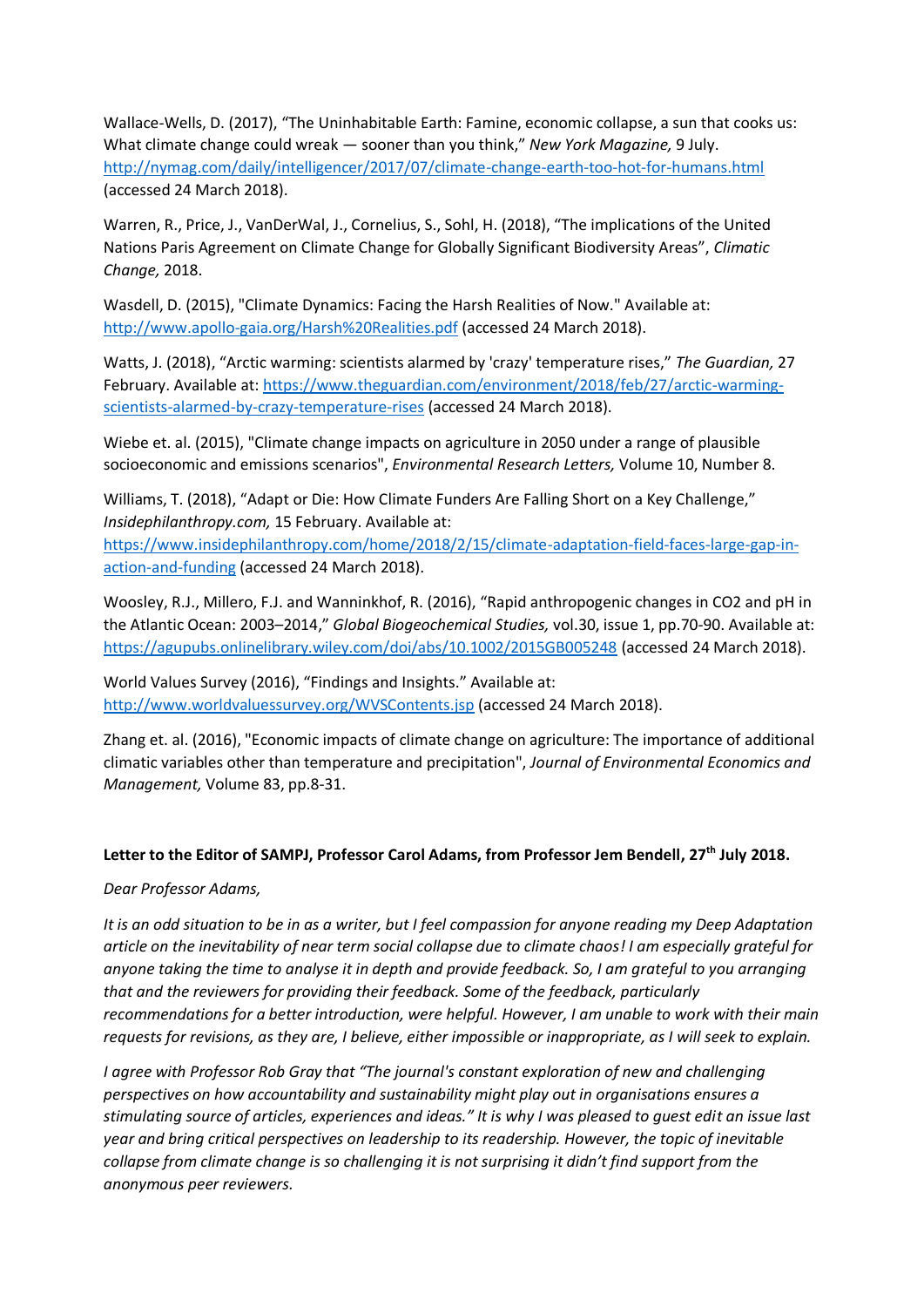*I would have had difficulty finding motivation for undertaking a complete re-write given the conclusion of the paper – that the premise of the "sustainable business" field that the journal is part of is no longer valid. Indeed, the assumptions about progress and stability that lead us to stay in academia in the field of management studies are also now under question.* 

*The first referee questioned "to which literature (s) does this article actually contribute" and stated that "the research question or gap that you intend to address must be drawn from the literature," continuing that "to join the conversation, you need to be aware of the current conversation in the field, which can be identified by reviewing relevant and recent articles published in these journals." That is the standard guidance I use with my students and it was both amusing and annoying to read that feedback after having dozens of peer reviewed articles published over the last 20 years. The problem with that guidance is when the article is challenging the basis of the field and where there are not any other articles exploring or accepting the same premise. For instance, there are no articles in either SAMPJ or Organisation and Environment that explore implications for business practice or policy of a near term inevitable collapse due to environmental catastrophe (including those that mention or address climate adaptation). That isn't surprising, because the data hasn't been so conclusive on that until the last couple of years.* 

*It is surprising therefore that the first reviewer says "the paper does not contain any new or significant information. The paper reiterates what has already been told by many studies." The reviewer implies therefore that the paper is about climate change being a big problem. But the article doesn't say that. It says that we face an unsolvable predicament and great tragedy. When the reviewer says "There are not clear contributions that can be derived from the article" then I wonder whether that is wilful blindness, as the article is saying that the basis of the field is now untenable.* 

*At a couple of points, I attempted to cut through the unemotional way that research is presented. Or instance, when I directly address the reader about the implications of the analysis for their own likely hunger and safety, it is to elicit an emotional response. I say in the text why I express myself in that and that although it is not typical in some journals the situation we face suggests to me that we do try to communicate emotively. The reviewer comments "the language used is not appropriate for a scholarly article."*

*The second reviewer summarises the paper as "the introduction of deep adaptation as an effective response to climate change" which suggests to me a fundamental misunderstanding despite it being made clear throughout the paper. There is no "effective" response. The reviewer also writes "I am not sure that the extensive presentation of climate data supports the core argument of the paper in a meaningful way." Yet the summary of science is the core of the paper as everything then flows from the conclusion of that analysis. Note that the science I summarise is about what is happening right now, rather than models or theories of complex adaptive systems which the reviewer would have preferred.* 

*One piece of feedback from the 2nd reviewer is worth quoting verbatim:*

*"The authors stress repeatedly that "climate-induced societal collapse is now inevitable" as if that was a factual statement… I was left wondering about the social implications of presenting a scenario for the future as inevitable reality, and about the responsibility of research in communicating climate change scenarios and strategies for adaptation. As the authors pointed out, denial is a common emotional response to situations that are perceived as threatening and inescapable, leading to a sense of helplessness, inadequacy, and hopelessness and ultimately disengagement from the issue…"* 

*This perspective is one I discuss in some detail in the paper, as one that enables denial. It reflects the self-defeating hierarchical attitude towards society that many of us have in both academia and*